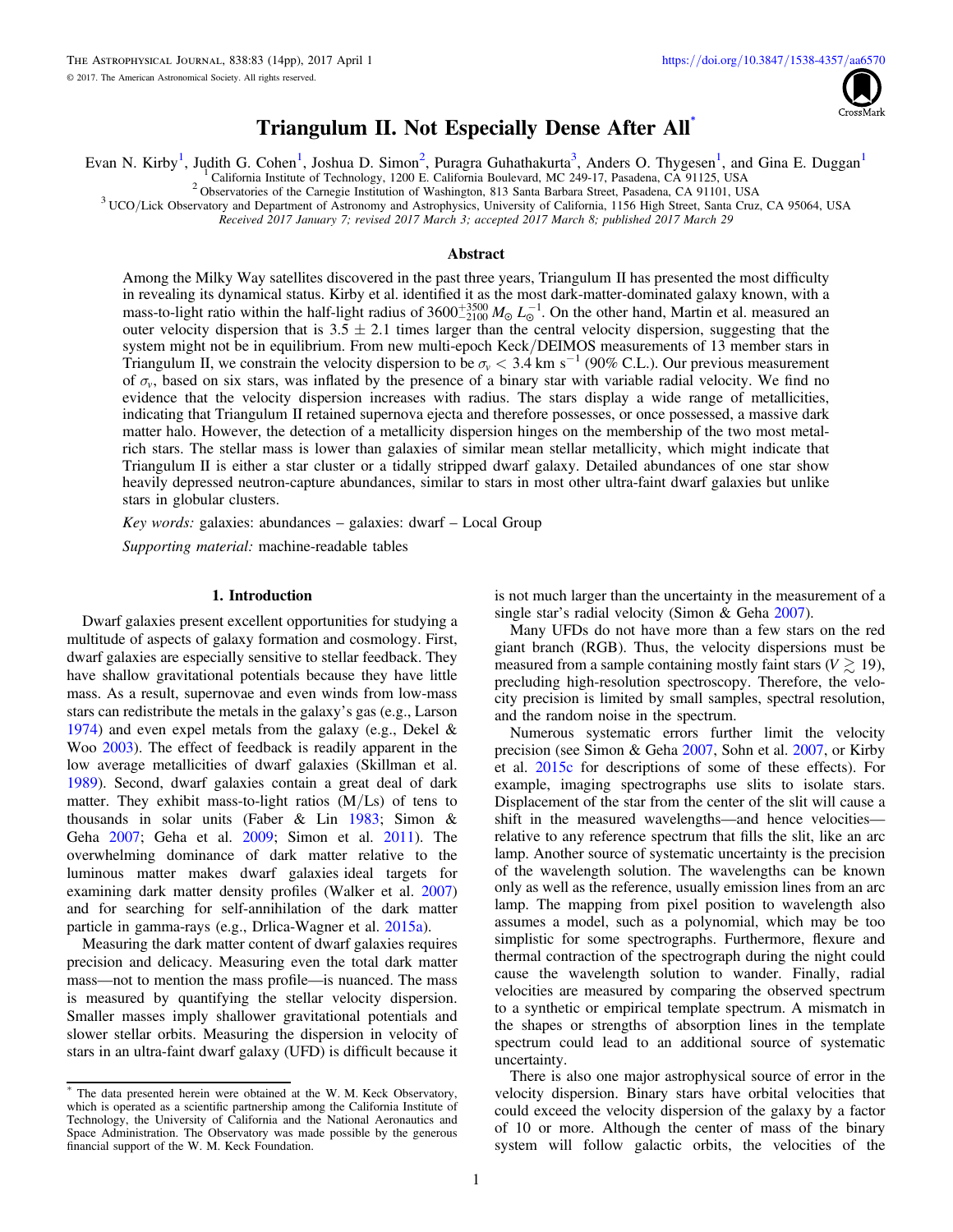individual binary components should not be used in the model of the dwarf galaxy's velocity dispersion. If a star in a binary system is erroneously interpreted as a single star, then its velocity may artificially inflate the measured velocity dispersion. Using red giants to measure the velocity dispersion is especially prone to undetected binaries because the red giant is probably much brighter than its companion. The binary companion could have already evolved past the giant phase into a white dwarf, or the companion might still be on the main sequence. For a 12 Gyr population, like an ancient dwarf galaxy, only stars with masses within  $\sim$ 1% of each other will be on the RGB simultaneously (e.g., Demarque et al. [2004](#page-12-0)). For other binary systems, the red giant is likely to be many times brighter than its companion. Therefore, the only way to determine the binarity of most red giants in dwarf galaxies is multi-epoch spectroscopy to search for variability in radial velocity.

The binary frequency in dwarf galaxies is not well known. Minor ([2013](#page-13-0)) estimated the binary fraction of four classical dwarf spheroidal galaxies (dSphs) using spectroscopic data to be  $46\frac{1}{9}\%$ , consistent with the Milky Way (MW) field population. However, he also found that the fraction could vary among dSphs. For example, the binary fraction in the Carina dSph  $(14\frac{+28}{5}\%)$  was found to be inconsistent with the MW field population at 90% confidence. M.E. Spencer et al. (2017, in preparation) found a binary fraction of approximately  $(30 \pm 10)\%$  in the Leo II dSph. They estimated that such a binary fraction in a UFD with a velocity dispersion of  $2.0 \text{ km s}^{-1}$  could spuriously inflate the velocity dispersion on average to 2.7 km s<sup>-1</sup>, leading to an 80% overestimate in the galaxy's mass. Unfortunately, the binarity of the stellar populations in UFDs is even less well measured than classical dSphs. From Hubble Space Telescope photometry, Geha et al. ([2013](#page-12-0)) measured a binary fraction of  $(47^{+16}_{-14}\%)$  in the Hercules UFD and  $(47^{+37}_{-17}\%)$  in the Leo IV UFD. Only one UFD star (in Hercules) has a complete binary orbit (Koch et al. [2014](#page-12-0)). Other binaries are known in Boötes I (Koposov et al. [2011](#page-12-0)) and Boötes II (Ji et al. [2016d](#page-12-0)).

In this article, we critically examine the previously published spectroscopic properties of the Triangulum II UFD (Tri II), paying particular attention to the dispersion and spatial distribution of stellar radial velocities. Laevens et al. ([2015](#page-12-0)) discovered Tri II at a distance of  $30 \pm 2$  kpc in the Panoramic Survey Telescope and Rapid Response System (Pan-STARRS; Kaiser et al. [2010](#page-12-0)) photometric survey. Its luminosity is just  $450 L<sub>o</sub>$ , and its 2D half-light radius is only 34 pc. Kirby et al.  $(2015a, hereafter K15a) measured its velocity dispersion from$  $(2015a, hereafter K15a) measured its velocity dispersion from$  $(2015a, hereafter K15a) measured its velocity dispersion from$  $(2015a, hereafter K15a) measured its velocity dispersion from$  $(2015a, hereafter K15a) measured its velocity dispersion from$ medium-resolution, multi-object spectroscopy to be  $\sigma_{v} = 5.1^{+4.0}_{-1.4}$  km s<sup>-1</sup> from six stars near the galaxy's center. Martin et al. ([2016](#page-13-0), hereafter [M16](#page-13-0)) corroborated this central velocity dispersion and found that it increased to as much as  $14 \text{ km s}^{-1}$  in the outermost parts of the galaxy. Such a galaxy would almost certainly be out of dynamical equilibrium. If Tri II is in dynamical equilibrium, either measurement of the velocity dispersion would make it the most dark-matterdominated galaxy known. As a result, it would be an excellent candidate for the indirect detection of dark matter from selfannihilation (Genina & Fairbairn [2016](#page-12-0)).

The chemical properties of Tri II suggest a very metal-poor stellar system ( $\langle [Fe/H] \rangle \approx -2.5$ ). [K15a](#page-12-0) found that the metallicities of three stars are inconsistent with being identical. As a result, Tri II chemically enriched itself, a hallmark of a bona fide galaxy rather than a star cluster (Willman & Strader [2012](#page-13-0)). Venn et al. ([2017](#page-13-0), hereafter [V17](#page-13-0)) additionally obtained high-resolution spectra of two stars in Tri II. The two stars differ in iron abundance by  $(0.4 \pm 0.3)$  dex. The magnesium and calcium abundances are discrepant at  $\sim 2\sigma$ . Thus, these two high-resolution spectra support [K15a](#page-12-0)'s claim that Tri II is chemically diverse.

We describe our observations in Section 2. Sections [3](#page-2-0) and [4](#page-7-0) detail our medium-resolution spectroscopic measurements of velocities and metallicities, respectively. We additionally obtained a high-resolution spectrum of one star, as described in Section [5](#page-9-0). Section [6](#page-11-0) closes with a discussion of our findings.

## 2. Observations

# 2.1. Keck/DEIMOS

The Deep Extragalactic Imaging Multi-Object Spectrograph (DEIMOS; Faber et al. [2003](#page-12-0)) is a mediumresolution spectrograph at the Nasmyth focus of the Keck II telescope. The multi-object mode employs custom-milled aluminum slitmasks designed for a specific pointing and position angle. Each target has a unique slit cut for it. Due to the limited target density, a single slitmask could not accommodate all of the stars identified as members by both [K15a](#page-12-0) and [M16](#page-13-0). Therefore, the target lists for the slitmasks were not identical. We designed six different slitmasks observed on five different dates (see Table [1](#page-2-0)). The targets were selected from the union of the member lists of  $K15a$  and [M16](#page-13-0). Some additional stars known to be non-members were also targeted.

The spectrographic configuration was the same for all six slitmasks. We used the 1200G grating, which has a groove spacing of 1200 mm<sup> $-1$ </sup> and a blaze wavelength of 7760 Å. This grating provided a spectral resolving power of  $R = 7000$  at 8500 Å. The central wavelength was set to be 7800 Å, yielding a typical wavelength range of 6500–9000 Å, but the range varied from star to star depending on the exact location of the slit on the slitmask. We used the OG550 order-blocking filter to isolate the light diffracted from the first order of the grating. We used a quartz lamp for flat fielding and Ne, Ar, Kr, and Xe arc lamps for wavelength calibration. DEIMOS's flexure compensation system provided extra wavelength stability.

We reduced the DEIMOS spectra using spec2d (Cooper et al. [2012](#page-12-0); Newman et al. [2013](#page-13-0)), a data reduction pipeline built by the Deep Extragalactic Exploration Probe (DEEP) team. We used our own modifications to the pipeline (Kirby et al. [2015b](#page-12-0), [2015c](#page-12-0)). These modifications included an improvement to the way in which sky lines are traced along the slit, and the extraction was improved by taking into account differential atmospheric refraction. The final products of the pipeline are flat-fielded, wavelength-calibrated, sky-subtracted spectra and their associated variance arrays.

We adopted photometry from the first data release of Pan-STARRS (Chambers et al. [2016;](#page-12-0) Flewelling et al. [2016](#page-12-0)). Figure [1](#page-3-0) shows the observed stars in the CMD and celestial coordinates. For the purposes of estimating effective temperatures and surface gravities (Section [4](#page-7-0)), we converted Pan-STARRS magnitudes to the Sloan Digital Sky Survey (SDSS) system following Tonry et al. ([2012](#page-13-0)). The figures and tables in this article present the un-transformed, native Pan-STARRS photometry. We corrected magnitudes for reddening and extinction using the dust maps of Schlegel et al. ([1998](#page-13-0)).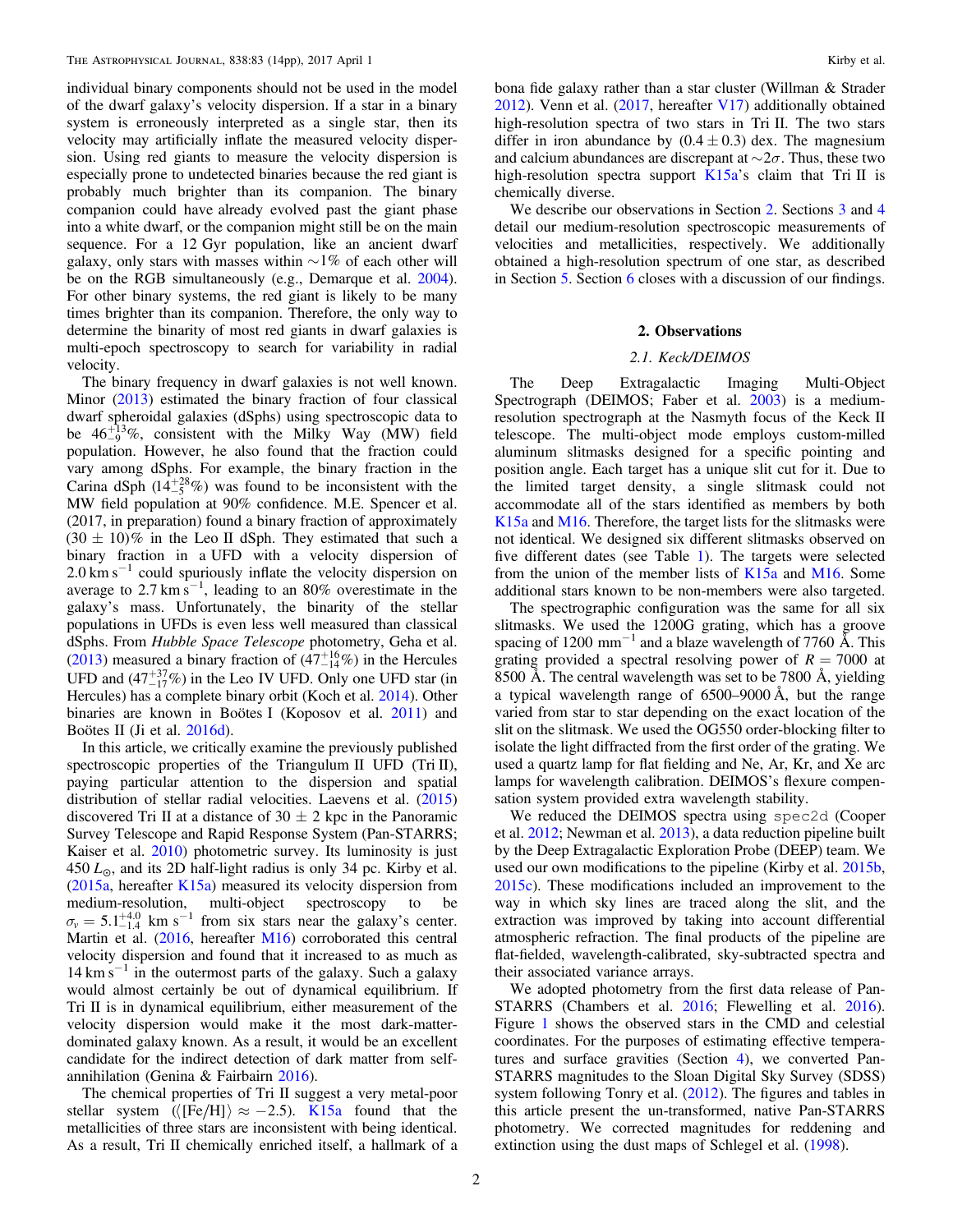| Table 1                    |  |  |  |  |  |  |
|----------------------------|--|--|--|--|--|--|
| <b>DEIMOS</b> Observations |  |  |  |  |  |  |

<span id="page-2-0"></span>

| Slitmask            | Targets | UT Date     | Airmass | Seeing | Exposures | Exp. Time |
|---------------------|---------|-------------|---------|--------|-----------|-----------|
|                     |         |             |         | $($ ") |           | (s)       |
| TriIIb <sup>a</sup> | 29      | 2015 Oct 8  | 1.4     | 0.9    |           | 3120      |
| TriIIc              | 25      | 2015 Dec 14 | 1.1     | 0.9    |           | 7200      |
| TriIId              | 28      | 2016 Jan 29 | 1.1     | 0.9    |           | 5100      |
| TriIIe              | 25      | 2016 Jan 29 | 1.3     | 1.1    |           | 4803      |
| TriIIf              | 21      | 2016 Jun 29 | 1.6     | 1.0    |           | 2700      |
| TriIIg              | 27      | 2016 Sep 7  | 1.1     | 0.7    |           | 3060      |

Note.

<sup>a</sup> Observations by [K15a.](#page-12-0)

In this article, we refer to the stars by the identification given by [M16](#page-13-0) except for star 128, which was not in [M16](#page-13-0)'s sample.

# 2.2. Keck/HIRES

We obtained Keck/HIRES spectra of star 40, the brightest known member of Tri II, on 20[1](#page-3-0)6 August 25. Figure  $1(a)$ identifies star 40 in the CMD. This star is also the subject of the high-resolution spectroscopic analysis by [V17](#page-13-0). We obtained seven exposures of 1800 s each for a total exposure time of 3.5 hr. The seeing was 0.75. We used the  $7.0 \times 0.068$  slit, which provided a spectral resolving power of  $R = 49,000$  over the spectral range of 3933–8374 Å with some inter-order gaps redward of 6410 Å.

We used a quartz lamp for flat fielding and a ThAr arc lamp for wavelength calibration. We reduced the raw frames into 1D spectra using version 5.2.4 of the MAKEE data reduction pipeline.<sup>4</sup> This pipeline produces a flat-fielded, wavelengthcalibrated 1D spectrum and associated variance array for each exposure. We summed the seven individual spectra to produce a single spectrum. We also constructed the error spectrum by summing the individual error spectra in quadrature.

The HIRES spectrum is composed of 47 observed echelle orders, some of which overlap in wavelength. We combined the orders into one continuous spectrum except for the interorder gaps in the redder part of the spectrum. Before we could combine them, we needed to remove the response function, which caused the edges of orders to have fewer counts than the middle of orders. We fit a separate spline to each order. The splines had breakpoint spacings of 500 pixels. After dividing by the spline, the order appeared flat. We then interpolated all the orders onto a uniform wavelength array. We averaged overlapping parts of different orders with inverse variance weighting to maximize the S/N. We calculated the final spectrum's  $S/N$  as the standard deviation of the continuumdivided spectrum in the relatively line-free spectral region from 5720 to 5800 Å. The result is  $S/N = 53$  pixel<sup>-1</sup> or 103 per spectral resolution element.

#### 3. Kinematics

We measured radial velocities from the DEIMOS spectra in the same manner as  $K15a$  and Kirby et al. ([2015c](#page-12-0)). We refer the reader to those articles for more detail on the technique. Briefly, we matched the observed spectra to template spectra. We varied the radial velocity of the template spectra to minimize  $\chi^2$ . We also correcting for mis-centering in the slit by shifting the spectrum to ensure that telluric features, such as the Fraunhofer A and B bands, were at zero velocity. We estimated velocity errors by re-measuring the radial velocity with the best-fitting template but with noise added to the observed spectrum. We took the random velocity uncertainty to be the standard deviation among 1000 noise trials. As found previously (Simon & Geha [2007](#page-13-0); Kirby et al. [2015c](#page-12-0)), the random noise is an incomplete description of the velocity error. We added a systematic error component of  $1.49 \text{ km s}^{-1}$  in quadrature with the random error to estimate the total error. Table [2](#page-4-0) gives the coordinates, photometry, velocities, and membership of each star. The VI photometry is from the Keck/ LRIS observations by  $K15a$ , and the gi photometry is from the Pan-STARRS observations by [M16.](#page-13-0) For stars observed multiple times, the velocity quoted is the mean of the individual observations weighted by the inverse variance. The velocities are in the heliocentric frame.

#### 3.1. Membership

We used roughly the same membership criteria as [K15a](#page-12-0). [K15a](#page-12-0) used a velocity cut based on the velocity dispersion. However, we show in Section [3.4](#page-6-0) that we could not resolve the velocity dispersion of Tri II. Therefore, we accept as members any stars within 50 km s<sup> $-1$ </sup> of the mean velocity that also pass the other membership cuts. We also checked that no member star had a strong Na I *l*8190 doublet, which would indicate that the star is a foreground dwarf. These criteria did not rule out any star previously classified as a member by  $K15a$  and [M16](#page-13-0). The data set contains 13 stars identified as members by [K15a](#page-12-0) and [M16](#page-13-0): 1 from [K15a,](#page-12-0) 7 from [M16,](#page-13-0) and 5 from both.

Additionally, we found that star 26, with a velocity of  $-375.6 \pm 11.2$  km s<sup>-1</sup>, is a member. [M16](#page-13-0) measured  $-84.1 \pm$  $8.2 \text{ km s}^{-1}$  and therefore classified it as a non-member. Star 8, classified as a member by  $M16$ , is not in our sample. Star 25 is a double-lined spectroscopic binary. Its DEIMOS spectrum has a bifurcated H $\alpha$  absorption profile in exposures from both the TriIIc and TriIId slitmasks. The velocities of the individual  $H\alpha$ lines straddle the mean velocity of Tri II. Although it is probably a member of Tri II, we did not use it in the determination of the velocity dispersion because our incomplete temporal sampling did not allow us to determine the center-of-mass velocity reliably. The resulting sample size of candidate members (excluding star 25) is 13.

Star 31 deserves some extra scrutiny. It has the highest metallicity ( $[Fe/H] = -1.40 \pm 0.13$  $[Fe/H] = -1.40 \pm 0.13$  $[Fe/H] = -1.40 \pm 0.13$ ; see Section 4) and largest separation from the center of the galaxy  $(r = 7.6 = 2.0r_h)$  of any of the member stars. It is also the only star whose  $1\sigma$  velocity error bar does not overlap the mean

<sup>4</sup> http://[www.astro.caltech.edu](http://www.astro.caltech.edu/~tb/makee/)/~tb/makee/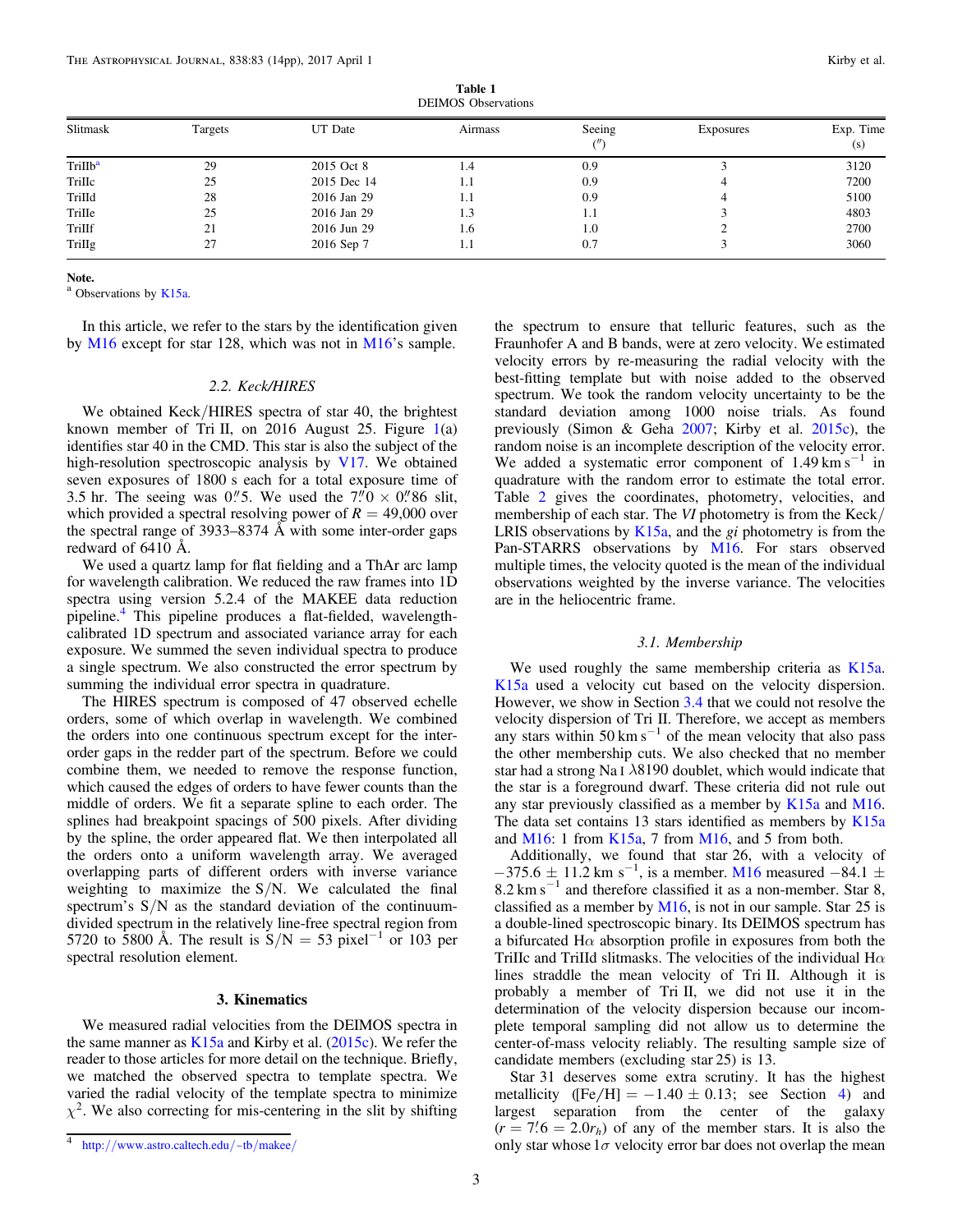<span id="page-3-0"></span>

Figure 1. (a) CMD from Pan-STARRS photometry. Spectroscopic members are shown as large blue points, and non-members are red crosses. The cyan curves show 14 Gyr Padova isochrones (Girardi et al. [2004](#page-12-0)) at the distance of Tri II. The two isochrones have metallicities of  $[Fe/H] = -1.23$  and  $-2.23$ . (b) The map of spectroscopic targets. The DEIMOS slitmask outlines are shown in green.

velocity of Tri II, but it is still consistent with expectations for a sample of 13 stars with Gaussian measurement uncertainties. We estimated the probability that star 31 is a non-member by querying the Besançon model of Galactic structure and kinematics (Robin et al. [2003](#page-13-0)). We selected only stars at the Galactic coordinates of Tri II with colors and magnitudes within 0.03 mag of star 31. In a large sample of synthetic stars, 0.47% had radial velocities within  $6.1 \text{ km}^3 \text{s}^{-1}$  of Tri II's mean velocity, where  $6.1 \text{ km s}^{-1}$  is the sum of the 90% C.L. upper limit on  $\sigma$ <sup>*v*</sup> (calculated below) and the velocity uncertainty on star 31. In our sample of 21 stars classified as non-members by our DEIMOS spectroscopy, the probability of finding a non-member that falls in the velocity window is  $1 - (1 - 0.0047)^{21} = 9.5\%$ . The CMD position of star 31 (Figure  $1(a)$ ) is consistent with its measured metallicity. The star also has a radial velocity and Na I *l*8190 line strength consistent with a red giant member of Tri II. Therefore, this star passes all of our membership criteria, and we retain it in our sample. We discuss its influence on the metallicity dispersion in Section [4.](#page-7-0)

## 3.2. Validation and Radial Trends

We compared our DEIMOS velocities with two other sources: our HIRES spectrum and [M16.](#page-13-0) The HIRES velocity of star 40 is  $-378.8 \pm 0.2$  km s<sup>-1</sup>, which is 2.8  $\pm$  1.7 km s<sup>-1</sup> higher than the DEIMOS velocity. There are several possible causes for the discrepancy. First, there is a 9% chance that the difference arises from random noise, which is almost entirely dominated by the DEIMOS spectrum. Second, there could be a zeropoint offset in the wavelength calibration of HIRES versus DEIMOS. Third, we might have underestimated the error in the DEIMOS velocity measurement. Regardless, the discrepancy is not very large, and offsets of this magnitude do not affect our conclusions.

Our sample overlaps with that of  $M16$  by 27 stars. We count 12 of these stars as members, excluding star 25, the doublelined spectroscopic binary. [M16](#page-13-0) did not consider one of these, star 26, a member because they measured a much different radial velocity than we did. Figure [2](#page-5-0) shows our measurements

of radial velocity for the remaining 11 stars compared to [M16](#page-13-0). We determined star 46 to exhibit a radial velocity that varies in time (Section 3.3). Among the remaining sample of 10 stars, our measurements of radial velocity for 6 stars overlap with [M16](#page-13-0)'s measurements within the quadrature sum of the  $1\sigma$  error bars. For perfectly estimated errors, we would have expected 68% of the sample, or about seven stars, to overlap. Another way to compare consistency between the samples is to examine the quantity  $(v_{K17} - v_{M16}) / \sqrt{\delta v_{K17}^2 + \delta v_{M16}^2}$ . For perfect errors, this quantity would be normally distributed with a mean of  $(0 \pm 1)$  and a standard deviation of  $(1 \pm 0.18)$ , assuming  $N = 10$ . We measured a mean of  $-0.63$  and a standard deviation of 0.93. Thus, the samples are roughly consistent after excluding stars 25, 26, and 46. However, as we show in Section [3.4,](#page-6-0) the consistency between the two samples does not guarantee that we infer the same properties of the underlying velocity distribution.

Our updated velocities affect [M16](#page-13-0)'s conclusion that the velocity dispersion increases with radius. Figure [3](#page-5-0) shows our measurements of velocity versus angular distance from the center of Tri II. [M16](#page-13-0) claimed that the velocity dispersion increased from  $4.4^{+2.8}_{-2.0}$  km s<sup>-1</sup> in the central 2<sup>'</sup> (blue shaded region) to  $14.1^{+5.8}_{-4.2}$  km s<sup>-1</sup> outside of 2<sup>'</sup> (red shaded region). There is no apparent increase of velocity dispersion or change in mean velocity with radius in our data. In fact, the velocity of every member star in our sample except star 31 is consistent with the mean velocity within  $1\sigma$ . We note that our exclusion of star 25, the double-lined spectroscopic binary, is partly responsible for our finding of a smaller velocity dispersion at  $r > 2'$  than [M16](#page-13-0) found. However, our revisions to the velocities of the three stars mentioned in the previous paragraph are the primary cause for our downward revision of the outer velocity dispersion.

## 3.3. Velocity Variability

The advantage of observing stars over multiple epochs is that their radial velocities can be monitored. Any change in velocity in excess of the measurement uncertainty likely indicates binarity. Figure [4](#page-5-0) shows the individual velocity measurements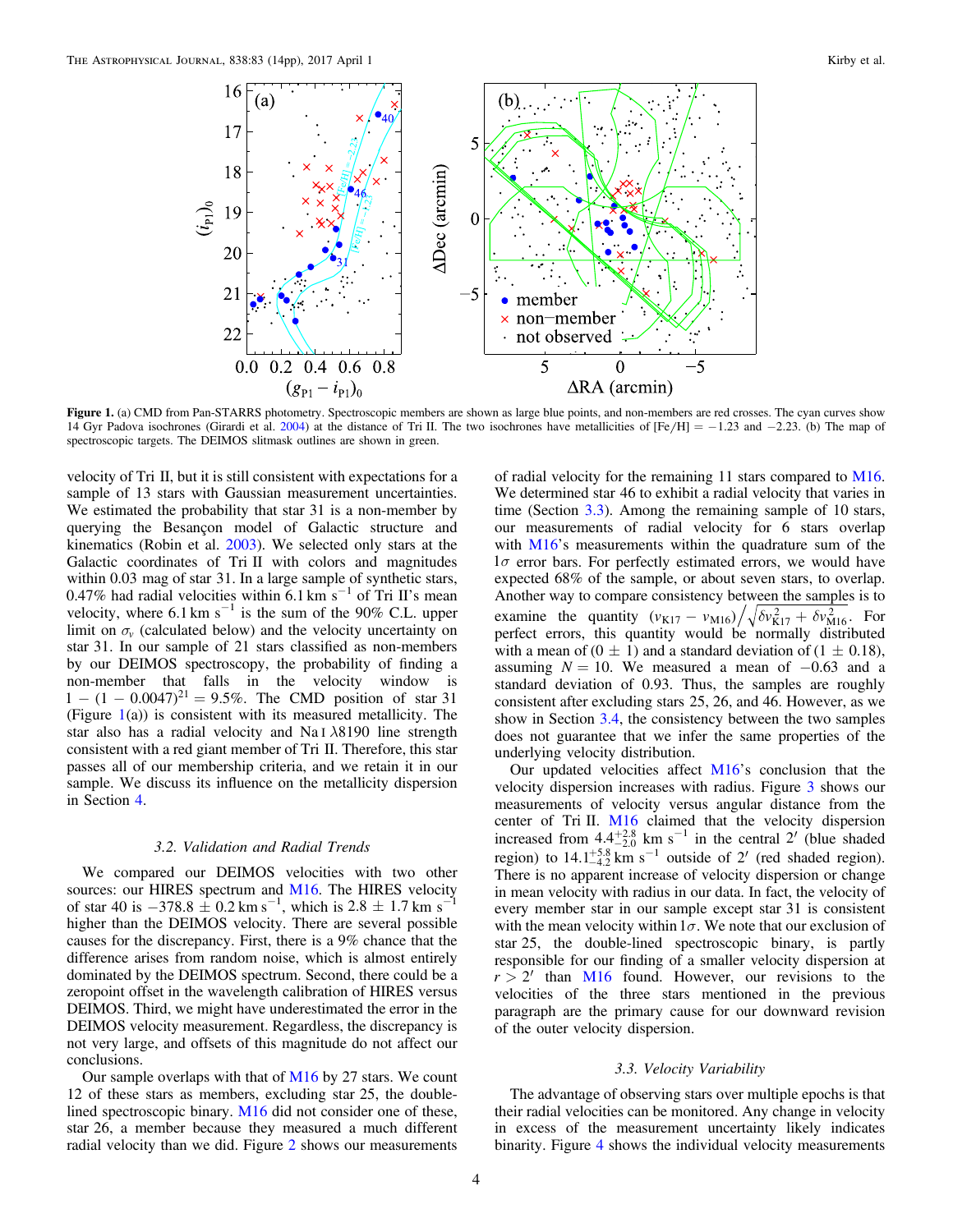<span id="page-4-0"></span>

|             | Radial Velocities |              |               |                    |                       |                              |                       |                              |              |                       |                                     |             |                       |
|-------------|-------------------|--------------|---------------|--------------------|-----------------------|------------------------------|-----------------------|------------------------------|--------------|-----------------------|-------------------------------------|-------------|-----------------------|
| ID $(K15a)$ | ID $(M16)$        | R.A. (J2000) | Decl. (J2000) | Radius<br>(arcmin) | $(g_{P1})_0$<br>(mag) | $\delta g_{\rm P1}$<br>(mag) | $(i_{P1})_0$<br>(mag) | $\delta i_{\rm P1}$<br>(mag) | Masks        | $S/N^a$<br>$(A^{-1})$ | $v_{\text{helio}}$<br>$(km s^{-1})$ | $\sigma(v)$ | Member?               |
| $\cdots$    | 22                | 02 13 12.69  | $+360849.4$   | 2.11               | 20.71                 | 0.09                         | 20.34                 | 0.09                         | cdefg        | 44.5                  | $-380.6 \pm 3.0$                    | 0.6         | Y                     |
| 128         | $\ldots$          | 02 13 14.24  | $+360951.1$   | 1.06               | 19.93                 | 0.03                         | 19.41                 | 0.03                         | bdeg         | 25.0                  | $-383.3 \pm 1.8$                    | 0.4         | $\mathbf Y$           |
| 116         | 21                | 02 13 15.96  | $+36$ 10 15.8 | 0.53               | 20.38                 | 0.02                         | 19.92                 | 0.02                         | bcdeg        | 26.4                  | $-381.4 \pm 3.2$                    | 0.9         | Y                     |
| 106         | 40                | 02 13 16.55  | $+36$ 10 45.8 | 0.19               | 17.34                 | 0.01                         | 16.58                 | 0.01                         | bdef         | 219.5                 | $-381.6 \pm 1.6$                    | 0.4         | $\mathbf Y$           |
| 91          | 20                | 02 13 19.32  | $+36$ 11 33.3 | 0.93               | 20.33                 | 0.03                         | 19.79                 | 0.03                         | bcfg         | 29.7                  | $-380.1 \pm 4.9$                    | 1.7         | Y                     |
| 76          | 23                | 02 13 20.61  | $+360946.5$   | 1.12               | 20.83                 | 0.06                         | 20.53                 | 0.06                         | bcg          | 17.0                  | $-385.2 \pm 4.2$                    | 1.3         | Y                     |
| $\cdots$    | 27                | 02 13 21.35  | $+360829.1$   | 2.36               | 21.30                 | 0.07                         | 21.27                 | 0.07                         | cd           | 20.0                  | $-376.8 \pm 11.7$                   | 1.6         | Y                     |
| 65          | 46                | 02 13 21.54  | $+360957.4$   | 1.11               | 19.03                 | 0.01                         | 18.42                 | 0.01                         | bdfg         | 81.8                  | $-381.0 \pm 5.9$                    | 3.0         | Y                     |
| $\cdots$    | 24                | 02 13 22.00  | $+36$ 10 25.9 | 0.97               | 21.22                 | 0.07                         | 21.14                 | 0.07                         | d            | 17.8                  | $-370.4 \pm 17.1$                   | $\ldots$    | Y                     |
| $\cdots$    | 26                | 02 13 24.83  | $+36$ 10 21.8 | 1.54               | 21.40                 | 0.11                         | 21.17                 | 0.11                         | $\mathbf{c}$ | 19.9                  | $-375.6 \pm 11.2$                   | $\cdots$    | Y                     |
| $\cdots$    | 9                 | 02 13 27.33  | $+36$ 13 30.5 | 3.45               | 21.25                 | 0.10                         | 21.05                 | 0.10                         | d            | 17.6                  | $-387.6 \pm 7.7$                    | $\cdots$    | Y                     |
| $\cdots$    | 29                | 02 13 30.95  | $+36$ 11 56.0 | 3.00               | 21.96                 | 0.20                         | 21.68                 | 0.20                         | $\mathbf{c}$ | 14.0                  | $-386.2 \pm 4.7$                    | $\cdots$    | Y                     |
| $\cdots$    | 31                | 02 13 52.66  | $+36$ 13 24.1 | 7.61               | 20.63                 | 0.03                         | 20.12                 | 0.03                         | cdg          | 42.8                  | $-377.1 \pm 2.7$                    | 0.9         | Y                     |
| $\cdots$    | 25                | 02 13 17.14  | $+360714.1$   | 3.47               | 21.15                 | 0.05                         | 21.07                 | 0.05                         | cd           | 21.3                  | $\ldots$                            | $\cdots$    | $\gamma$ <sub>b</sub> |
| $\cdots$    |                   | 02 12 46.71  | $+360758.2$   | 6.77               | 19.63                 | 0.01                         | 19.21                 | 0.01                         | e            | 49.2                  | $-85.4 \pm 1.8$                     | $\cdots$    | $\mathbf N$           |
| $\cdots$    | 2                 | 02 12 50.67  | $+360824.6$   | 5.86               | 19.76                 | 0.02                         | 19.27                 | 0.02                         | e            | 55.0                  | $-89.8 \pm 2.1$                     | $\cdots$    | N                     |
| $\cdots$    | 14                | 02 13 02.68  | $+36$ 10 32.9 | 2.97               | 19.19                 | 0.01                         | 18.76                 | 0.01                         | e            | 71.7                  | $-40.6 \pm 1.6$                     | $\cdots$    | N                     |
| $\cdots$    | 34                | 02 13 08.87  | $+36$ 05 44.3 | 5.25               | 18.38                 | 0.01                         | 17.90                 | 0.01                         | d            | 122.5                 | $-40.7 \pm 1.5$                     | $\cdots$    | N                     |
| 166         | $\cdots$          | 02 13 11.42  | $+36$ 12 32.4 | 2.21               | 18.51                 | 0.04                         | 17.71                 | 0.04                         | b            | 115.8                 | $11.0 \pm 5.9$                      | $\cdots$    | N                     |
| 174         | $\cdots$          | 02 13 12.86  | $+36$ 11 20.1 | 1.12               | 18.22                 | 0.01                         | 17.87                 | 0.01                         | h            | 102.7                 | $-100.8 \pm 1.6$                    | $\cdots$    | N                     |
| 177         | 4                 | 02 13 13.22  | $+36$ 11 35.4 | 1.23               | 19.83                 | 0.01                         | 19.52                 | 0.01                         | be           | 36.7                  | $-278.0 \pm 3.6$                    | 1.4         | N                     |
| 126         | 15                | 02 13 14.11  | $+36$ 12 22.5 | 1.80               | 17.19                 | 0.00                         | 16.33                 | 0.00                         | b            | 127.2                 | $2.4 \pm 1.5$                       | $\cdots$    | N                     |
| 127         | $\cdots$          | 02 13 14.32  | $+36$ 13 03.5 | 2.45               | 19.63                 | 0.01                         | 19.08                 | 0.01                         | <sub>b</sub> | 54.5                  | $-86.0 \pm 1.8$                     | $\cdots$    | N                     |
| 113         | 19                | 02 13 16.18  | $+36$ 11 16.3 | 0.62               | 19.15                 | 0.01                         | 18.63                 | 0.01                         | bdfg         | 72.7                  | $-56.0 \pm 2.7$                     | 1.4         | $\mathbf N$           |
| 111         | $\cdots$          | 02 13 16.41  | $+36$ 13 00.8 | 2.33               | 19.06                 | 0.01                         | 18.71                 | 0.01                         | bf           | 66.7                  | $-61.3 \pm 1.8$                     | 0.5         | $\mathbf N$           |
| $\cdots$    | 47                | 02 13 17.33  | $+360818.3$   | 2.40               | 18.72                 | 0.02                         | 18.32                 | 0.02                         | cdefg        | 96.7                  | $-71.6 \pm 1.6$                     | 0.4         | $\mathbf N$           |
| 100         | $\cdots$          | 02 13 18.03  | $+36$ 12 32.9 | 1.85               | 18.99                 | 0.01                         | 18.23                 | 0.01                         | bf           | 87.2                  | $-36.4 \pm 2.8$                     | 1.5         | $\mathbf N$           |
| 84          | $\cdots$          | 02 13 19.74  | $+36$ 11 15.3 | 0.72               | 19.41                 | 0.01                         | 18.89                 | 0.01                         | b            | 60.7                  | $-66.4 \pm 1.7$                     | $\cdots$    | N                     |
| 82          | 44                | 02 13 19.89  | $+36$ 12 12.3 | 1.58               | 18.69                 | 0.01                         | 18.01                 | 0.01                         | bf           | 101.8                 | $-176.9 \pm 1.5$                    | 0.1         | N                     |
| 45          | 42                | 02 13 24.28  | $+36$ 10 15.1 | 1.45               | 17.32                 | 0.00                         | 16.67                 | 0.00                         | b            | 153.0                 | $-62.1 \pm 1.5$                     | $\cdots$    | N                     |
| $\cdots$    | 45                | 02 13 33.37  | $+36$ 10 03.1 | 3.29               | 18.86                 | 0.01                         | 18.42                 | 0.01                         | cdeg         | 113.9                 | $-59.7 \pm 2.6$                     | 1.4         | N                     |
| $\cdots$    | 3                 | 02 13 38.73  | $+36$ 15 02.0 | 6.10               | 19.73                 | 0.02                         | 19.30                 | 0.02                         | cdg          | 56.3                  | $-67.8 \pm 1.6$                     | 0.2         | N                     |
| $\cdots$    | 50                | 02 13 39.17  | $+36$ 10 39.3 | 4.39               | 18.83                 | 0.00                         | 18.35                 | 0.00                         | e            | 83.5                  | $-29.8 \pm 1.6$                     | $\cdots$    | N                     |
| $\cdots$    | 18                | 02 13 47.91  | $+36$ 16 15.1 | 8.28               | 18.82                 | 0.01                         | 18.18                 | 0.01                         | dg           | 95.2                  | $-149.1 \pm 1.7$                    | 0.6         | $\mathbf N$           |

Table 2

### Notes.

5

 $^{\text{a}}$  To convert to S/N per pixel, multiply by 0.57.

This star is a double-lined spectroscopic binary. The velocities of the individual components straddle the mean radial velocity of Tri II, but the two epochs were not sufficient to measure the center-of-mass velocity  $\frac{$ reliably.

(This table is available in machine-readable form.)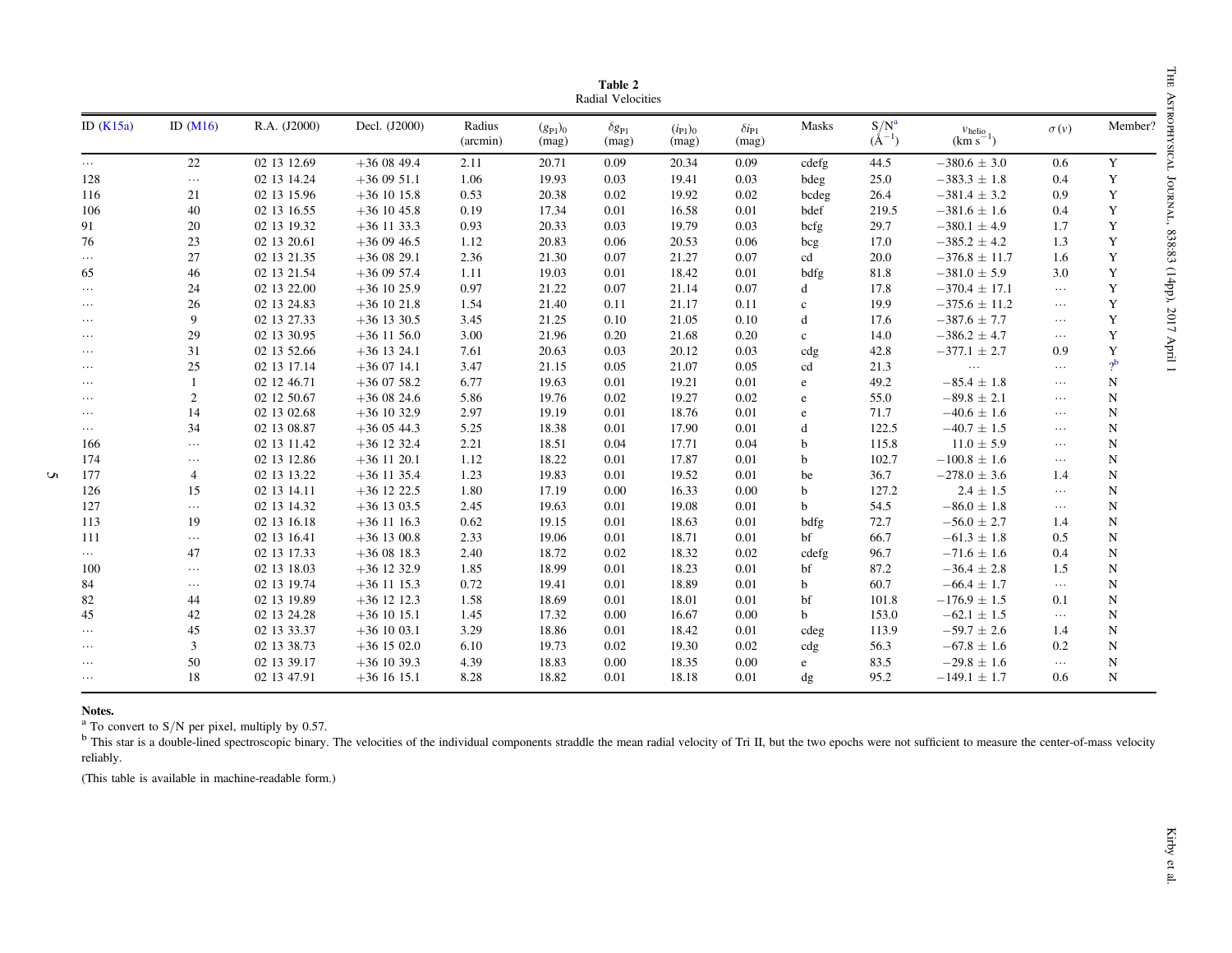<span id="page-5-0"></span>

Figure 2. Velocity measurements from this work (K17) compared to [M16.](#page-13-0) The dotted lines show where the two measurements would be equal. Star 46, the binary, is indicated by a red circle. The K17 value of the velocity for the star is the mean of our four measurements. Star 26 is not shown because [M16](#page-13-0) measured  $v_{helio} = -84.1 \pm 8.2$  km s<sup>-1</sup>, whereas we measured  $v_{helio} =$  $-375.6 \pm 11.2$  km s<sup>-1</sup>.



Figure 3. Radial velocity of Tri II members vs. their distances from the center of the galaxy. The dashed line shows the mean velocity. The shaded regions show the velocity dispersions in different regions of the galaxy published by [M16](#page-13-0). The mean velocity of star 46, the binary, is indicated by a red circle. Our measurements do not show evidence for a velocity dispersion changing with radius.

of the 12 member stars. Each column is the velocity curve of a unique member star. The horizontal spacing between measurements within a column is proportional to the time elapsed between observations.



Figure 4. Heliocentric radial velocities observed at six different epochs. Each vertical column represents the measurements for one star. Within the column, the stars are ordered according to the date of observation. There are two independent measurements on 2016 January 26.



Figure 5. Four observations of star 46. Only a small region of the spectrum around Ca II  $\lambda$ 8542 is shown. The wavelengths are corrected for slit miscentering, and they are shown in the heliocentric frame. The red dashed line shows the expected center of the line at the mean velocity of Tri II:  $\langle v_{helio} \rangle = -381.7$  km s<sup>-1</sup>. The blue dotted lines show the center of the line at the measured velocity for each observation. The blue whiskers surrounding the blue dotted lines reflect the uncertainty in the position of the line center. The four observations show significant variation, indicating that the star's velocity is variable.

We quantified the velocity variability for each star as  $\sigma(v)$  = stddev( $v_i / \delta v_i$ ). Only star 46 had  $\sigma(v) > 2$ . Figure 5 demonstrates the shift in the observed wavelength of Ca II *l*8542 in star 46 for four different dates. The changing wavelength is apparent even by eye. V<sub>17</sub> also identified star 46 as a velocity variable from high-resolution spectroscopy.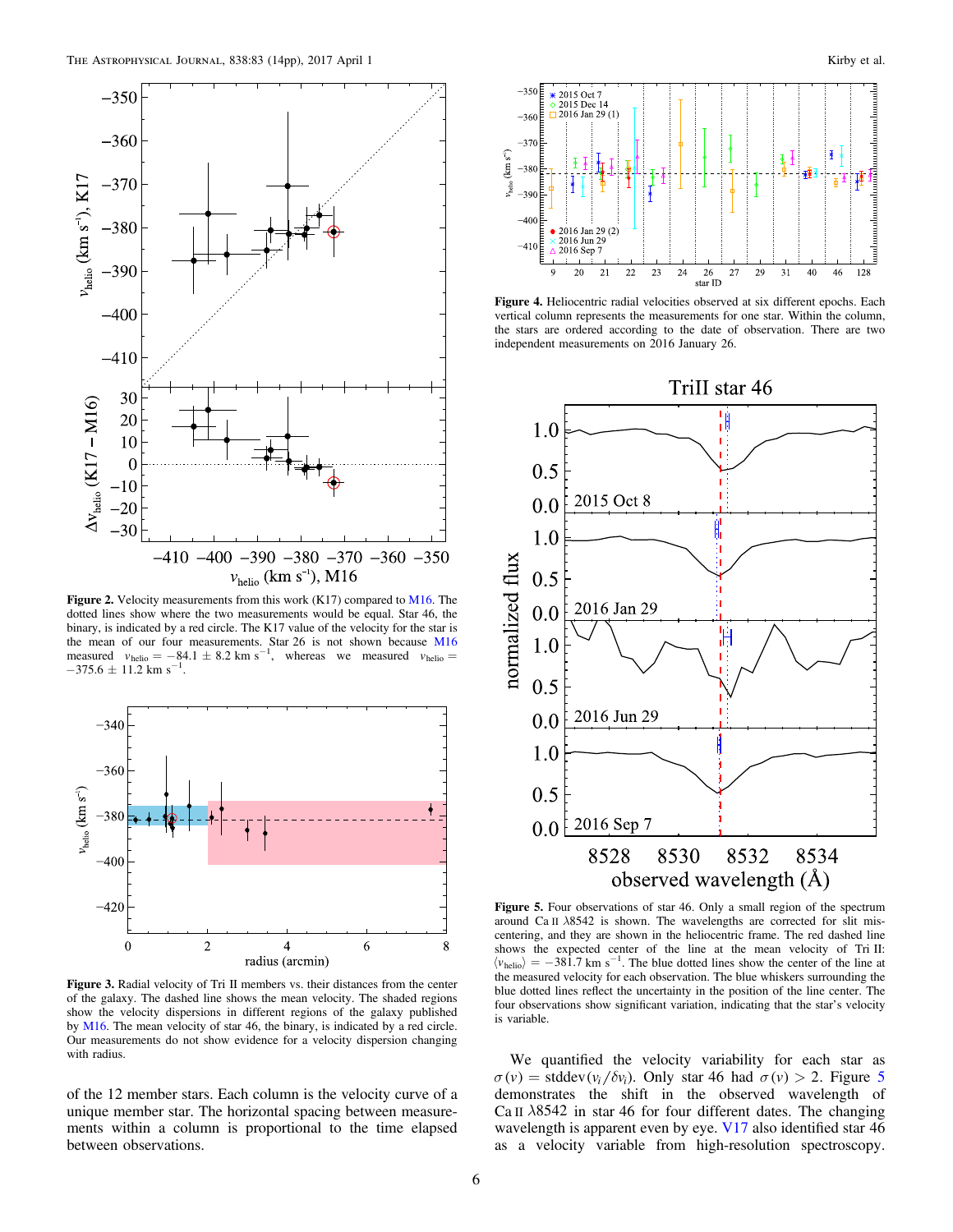<span id="page-6-0"></span>However, their measurement of the velocity amplitude  $(24.5 \pm 2.1 \text{ km s}^{-1})$  is significantly higher than the  $10.9 \text{ km s}^{-1}$  peak-to-peak amplitude that we observed with DEIMOS. Our temporal sampling is not dense enough to identify the true radial velocity amplitude with any certainty. [V17](#page-13-0)'s third of three velocity measurements for star 46 occurred between the dates of our first and second measurements. It is possible that the star's orbit is such that [V17](#page-13-0) measured the velocity close to the peak, whereas our measurements happened to be spaced closer to the midpoint of the velocity curve.

Our four DEIMOS radial velocity samples of star 46 are consistent with a period of ∼220 days and a semi-amplitude of  $\sim$ 5 km s<sup>-1</sup>. Assuming an edge-on, circular orbit and a primary mass of  $0.8 M_{\odot}$ , the mass of the secondary and the separation are uniquely constrained to be  $0.14 M_{\odot}$  and  $0.7$  au. Decreasing the inclination  $(i < 90)$  would increase the secondary mass and slightly increase the separation. If the semi-amplitude is instead 12 km s<sup>-1</sup>, as indicated by [V17,](#page-13-0) then the secondary mass and separation would be  $0.38 M_{\odot}$  and  $0.8$  au for an edge-on system. These ranges of mass ratios and separations are well within the known ranges for stellar multiplicity in the solar neighborhood (Duchêne & Kraus [2013](#page-12-0)).

# 3.4. Velocity Dispersion

Because [K15a](#page-12-0) measured radial velocities during only one epoch, we did not know that star 46—one of only six member stars in that article—was variable in velocity. [K15a](#page-12-0) pointed out that removing this star (called star 65 in that article) resulted in a velocity dispersion of  $\sigma_v = 2.8^{+4.0}_{-1.7}$  km s<sup>-1</sup> based on five stars. This is a marginally resolved velocity dispersion. Thus, the binary orbital velocity of star 46 was driving the measurement of the velocity dispersion of Tri II rather than orbits in the galaxy's potential. In other words, star 46 was responsible for [K15a](#page-12-0)'s erroneously high value of  $\sigma_{v}$ .

Here, we revise our estimate of  $\sigma_v$ , taking into account the newly discovered binarity of star 46 and the expanded sample of member stars with radial velocities. We re-measured velocity dispersion in the same manner as  $K15a$ , excluding star 46. For stars with multiple measurements, we took the average of  $v_{helio}$ weighted by the inverse variance of the individual measurements. Our method of measuring  $\sigma_v$  is based on Walker et al. ([2006](#page-13-0)) and is described fully by [K15a](#page-12-0) and Kirby et al. ([2015c](#page-12-0)). Briefly, we define a likelihood function (Equation (1) of Kirby et al. [2015c](#page-12-0)) that the velocity measurements and their errors,  $(v_{helio})_i$  and  $(\delta v_{helio})_i$ , are described by a mean velocity,  $\langle v_{helio} \rangle$ , and a dispersion,  $\sigma_{\nu}$ . We maximized the likelihood with a Monte Carlo Markov Chain (MCMC) with  $10<sup>7</sup>$  links. We used a Metropolis–Hastings algorithm to perform the optimization.

The top panel of Figure 6 shows the distribution of  $\sigma_{\nu}$  in the  $10<sup>7</sup>$  MCMC trials. The distribution rises all the way to zero velocity dispersion. Thus, we could not resolve a velocity dispersion of Tri II. Instead, we estimated its upper limit. The 90% C.L. upper limit, enclosing 90% of the MCMC trials, is  $\sigma_{\nu}$  < 3.4 km s<sup>-1</sup>. The 95% C.L. upper limit is  $\sigma_{\nu}$  < 4.2 km s<sup>-1</sup> . These values are also reported in Table [3](#page-7-0). Tri II joins Segue 2, Boötes II, and Tucana III in the group of UFDs with spectroscopy of multiple stars but without a detection of the velocity dispersion (Kirby et al. [2013a;](#page-12-0) Ji et al. [2016d](#page-12-0); Simon et al.  $2016$ ). These upper limits are consistent with  $K15a's$  $K15a's$ value of  $\sigma$ <sup>*v*</sup> when star 46 is removed from the sample. The MCMC distribution of  $\sigma_v$  from that sample of just five stars is



Figure 6. Posterior probability distribution on (a) the velocity dispersion and (b) metallicity dispersion. The histograms show the number of accepted MCMC trials in bins of 0.03 km s<sup>-1</sup> for  $\sigma_v$  and 0.01 dex for  $\sigma$  ([Fe/H]). The vertical dashed lines indicate confidence levels for the upper limit on  $\sigma_{\nu}$  in the top panel and the mean value for  $\sigma$  ([Fe/H]) in the bottom panel. The metallicity dispersion is computed for all candidate member stars (black), excluding star 46 (magenta), and excluding both star 46 and star 31 (cyan). Star 46 is a likely member, but it is a binary and very  $\alpha$ -poor. Star 31 is far from the galaxy center, and it is the most metal-rich star in the sample, but it passes every membership cut (Section [3.1](#page-2-0)).

not significantly distinct from zero. Thus, neither we nor  $K15a$ can resolve the velocity dispersion of Tri II.

The mass within the half-light radius of a spheroidal galaxy is proportional to the square of the velocity dispersion. Therefore, the downward revision to  $\sigma_v$  implies a downward revision to the mass within the half-light radius of Tri II, which [K15a](#page-12-0) estimated to be  $M_{1/2} = (8.9^{+6.8}_{-3.0}) \times 10^5$   $M_{\odot}$ . In fact, we can estimate only an upper limit to the mass. Using Wolf et al.'s ([2010](#page-13-0)) formula for dynamical mass, we constrain the mass within the 3D halflight radius to be  $M_{1/2} < 3.7 \times 10^5 M_{\odot}$  (90% C.L.) or  $M_{1/2} < 5.6 \times 10^5$   $M_{\odot}$  (95% C.L.).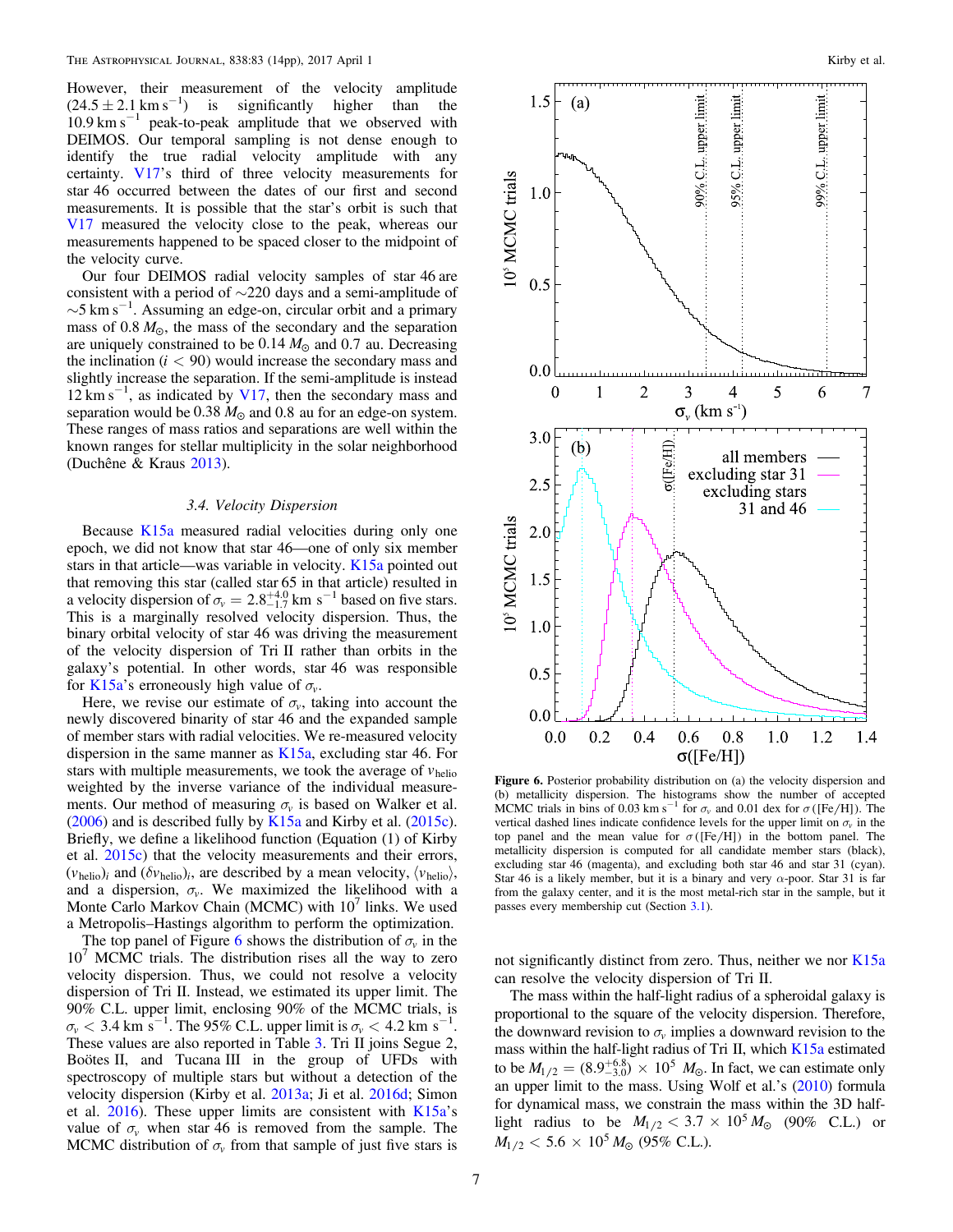Table 3 Properties of Triangulum II

<span id="page-7-0"></span>

| Property                           | Value                                                          |
|------------------------------------|----------------------------------------------------------------|
| $N_{\text{member}}$                | 13                                                             |
| $\log(L_V/L_{\odot})$              | $2.65 \pm 0.20$                                                |
| $r_h$                              | $3.9^{+1.1}_{-0.9}$ arcmin                                     |
| $r_h$                              | $34^{+9}_{-8}$ pc                                              |
| $\langle v_{\text{helio}} \rangle$ | $-381.7 + 1.1$ km s <sup>-1</sup>                              |
| $v_{\text{GSR}}$                   | $-261.7$ km s <sup>-1</sup>                                    |
| $\sigma_{\rm v}$                   | $<$ 3.4 km s <sup>-1</sup> (90% C.L.)                          |
|                                    | $<$ 4.2 km s <sup>-1</sup> (95% C.L.)                          |
| $M_{1/2}$                          | $<$ 3.7 $\times$ 10 <sup>5</sup> km s <sup>-1</sup> (90% C.L.) |
|                                    | $< 5.6 \times 10^5$ km s <sup>-1</sup> (95% C.L.)              |
| $(M/L_V)_{1/2}$ <sup>a</sup>       | <1640 $M_{\odot} L_{\odot}^{-1}$ (90% C.L.)                    |
|                                    | <2510 $M_{\odot} L_{\odot}^{-1}$ (95% C.L.)                    |
| $\rho_{1/2}$ <sup>b</sup>          | $\langle 2.2 M_{\odot} \text{ pc}^{-3} (90\% \text{ C.L.})$    |
|                                    | $<$ 3.3 $M_{\odot}$ pc <sup>-3</sup> (95% C.L.)                |
| $\langle$ [Fe/H] $\rangle$         | $-2.24 + 0.05$                                                 |

**Notes.** The measurements of  $\log L_V$  and  $r_h$  come from Laevens et al. ([2015](#page-12-0)). <br><sup>a</sup> Mass-to-light ratio within the half-light radius, calculated as  $M_{1/2} = 4G^{-1}\sigma_v^2 r_h$  (Wolf et al. [2010](#page-13-0)).<br><sup>b</sup> Density within the half-light radius.

Our sample overlaps [M16](#page-13-0)'s sample by 10 member stars after excluding stars 25, 26, and 46. We repeated the estimation of  $\sigma$ <sub>v</sub> on [M16](#page-13-0)'s measurements of velocities for these 10 stars. We resolved the velocity dispersion as  $\sigma_v = 9.1^{+3.9}_{-2.0}$  km s<sup>-1</sup>, consistent with [M16](#page-13-0)'s estimation. Therefore, the different result obtained from our sample versus [M16](#page-13-0)'s sample is not strictly a result of the exclusion of certain stars. Instead, our higher-S/N velocity measurements themselves are different enough from [M16](#page-13-0) to reduce  $\sigma$ <sup>*v*</sup> to an undetectable level.

This new mass limit indicates that Tri II does not have the largest  $M/L$  of any non-disrupting galaxy. Instead, the upper limit on  $M/L$  is consistent with the envelope of  $M/L$  versus luminosity defined by other dwarf galaxies (Figure  $7(c)$ ). Furthermore, the amount of dark matter in Tri II is less than previously estimated. As a result, Tri II is not likely to be a significantly better candidate for indirect dark matter detection than other UFDs of similar luminosity.

# 4. Metallicity and  $[\alpha/\text{Fe}]$

In addition to radial velocities, we also measured metallicities and detailed abundances from the DEIMOS spectra. To maximize  $S/N$  for abundance measurements, we coadded the 1D spectra of the nine member stars that had multiple observations. For star 46, we removed the Doppler shift due to the binary orbital velocity before coaddition. We measured atmospheric parameters for the stars using spectral synthesis, as described by Kirby et al. ([2008](#page-12-0), [2010](#page-12-0)). We used the known distance,  $30 \pm 2$  kpc (Laevens et al. [2015](#page-12-0)), in combination with Padova isochrones (Girardi et al. [2004](#page-12-0)) to determine the stars' surface gravities and a first guess at their effective temperatures (*T*eff). We measured *T*eff, [Fe/H], [Mg/Fe], [Si/Fe], [Ca/Fe], [Ti/Fe], and [ $\alpha$ /Fe] by fitting the observed, continuum-divided spectra to a grid of synthetic spectra. The ratio  $\left[\alpha/\text{Fe}\right]$  is not an arithmetic average of the ratios of individual  $\alpha$  elements. Instead, it is measured by minimizing the  $\chi^2$  of the fit to all  $\alpha$  element absorption lines simultaneously. Table [4](#page-8-0) lists the results for the six stars for



Figure 7. (a) Luminosity–metallicity relation. The dashed line shows the linear fit to the galaxies except Tri II (Kirby et al. [2013b,](#page-12-0) [2015c](#page-12-0)), and the dotted lines show the rms dispersion about the fit. (b) Masses of MW satellite galaxies within their 3D half-light radii assuming dynamical equilibrium. Data are from McConnachie ([2012](#page-13-0), and references therein), Simon et al. ([2015](#page-13-0)), Koposov et al. ([2015](#page-12-0)), and Kirby et al. ([2015c](#page-12-0)). (c) Mass-to light ratios within the 3D half-light radii. (d) Mass densities within the 3D half-light radii.

which it was possible to measure abundances. The solar reference scale is from Asplund et al. ([2009](#page-12-0)).<sup>5</sup> The other member stars were too faint or their lines were too weak due to their warm temperatures. Table 3 gives the mean of the stellar metallicities weighted by their inverse variances.

We also measured metallicities from the near-infrared Ca triplet (CaT) following Starkenburg et al. ([2010](#page-13-0)). This method uses the strength of Ca II *l*8498 and Ca II *l*8542 coupled with the absolute magnitude of the star (as a proxy for the temperature and gravity of the star) to estimate the star's metallicity. The calibration is based on iron abundance, not calcium abundance. Therefore, the CaT metallicities are called  $[Fe/H]_{CaT}$ . Table [4](#page-8-0) includes these measurements alongside the synthesis measurements. The CaT metallicities agree within 0.5 dex of the spectral synthesis except for star 46. The discrepancy for that star could be due to its low  $\lbrack \alpha/\text{Fe} \rbrack$  ratio. The star could very well have an iron abundance consistent with the synthesis measurement and a calcium abundance consistent with the CaT measurement. In support of this

 $12 + \log n \left( \text{Mg} \right) / n \left( \text{H} \right) \equiv \epsilon \left( \text{Mg} \right) = 7.58, \ \epsilon \left( \text{Si} \right) = 7.55, \ \epsilon \left( \text{Ca} \right) = 6.36,$  $\epsilon$  (Ti) = 4.99, and  $\epsilon$  (Fe) = 7.50.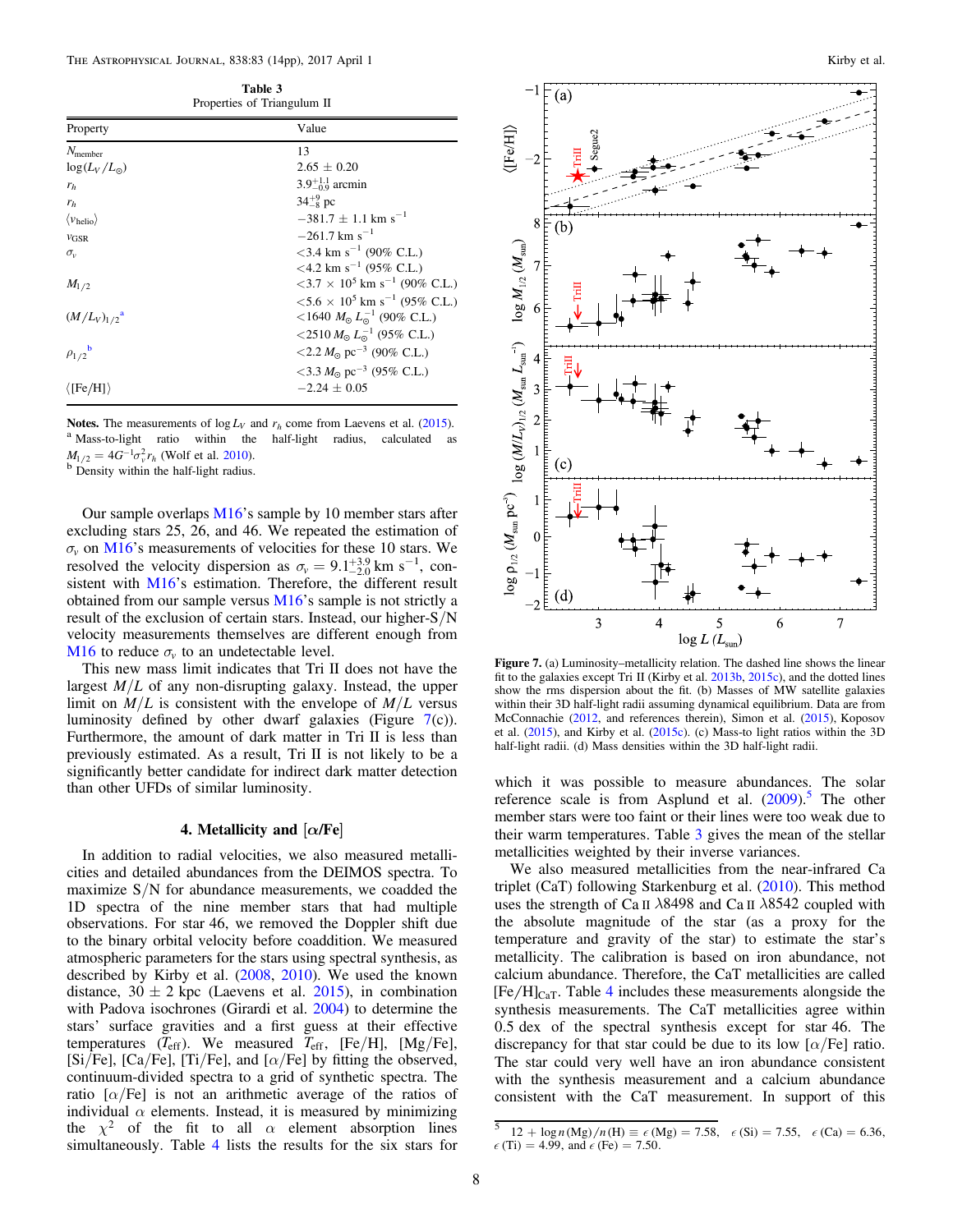<span id="page-8-0"></span>

| ID $(K15a)$ | ID $(M16)$ | $T_{\rm eff}$<br>(K) | $\log g$<br>$\rm \sim cm~s^{-1}$ | $[Fe/H]_{CaT}$   | [Fe/H]           | [Mg/Fe]          | [Si/Fe]          | [Ca/Fe]          | [Ti/Fe]          | $[\alpha/\text{Fe}]$ |
|-------------|------------|----------------------|----------------------------------|------------------|------------------|------------------|------------------|------------------|------------------|----------------------|
| 128         | $\cdots$   | 5466                 | 3.17                             | $-3.01 + 0.08$   | $-2.44 \pm 0.15$ | $+0.46 \pm 0.83$ | $\cdots$         | $+0.39 \pm 0.22$ | $\cdots$         | $+0.08 \pm 0.28$     |
| 116         | 21         | 5635                 | 3.41                             | $-3.14 \pm 0.13$ | $-2.86 \pm 0.21$ | $+1.07 \pm 0.67$ | $+0.59 \pm 0.50$ | $+0.24 \pm 0.36$ | $+1.00 \pm 0.44$ | $+0.42 \pm 0.36$     |
| 106         | 40         | 4917                 | 1.89                             | $-2.71 \pm 0.02$ | $-2.78 \pm 0.11$ | $+0.59 \pm 0.38$ | $+0.43 \pm 0.17$ | $+0.45 \pm 0.12$ | $+0.27 \pm 0.14$ | $+0.40 \pm 0.10$     |
| 91          | 20         | 5434                 | 3.33                             | $-2.13 \pm 0.06$ | $-2.53 \pm 0.17$ | $\cdots$         | $+0.50 \pm 0.35$ | $-0.27 \pm 0.83$ | $+0.71 \pm 0.42$ | $+0.16 \pm 0.33$     |
| 65          | 46         | 5282                 | 2.74                             | $-2.56 \pm 0.04$ | $-1.91 \pm 0.11$ | $+0.21 \pm 0.28$ | $\cdots$         | $-0.39 \pm 0.15$ | $-0.79 \pm 0.76$ | $-0.48 \pm 0.15$     |
| .           | 31         | 5551                 | 3.49                             | $-0.90 \pm 0.07$ | $-1.40 \pm 0.13$ | $+0.89 \pm 0.26$ | $-0.09 \pm 0.28$ | $-0.37 \pm 0.25$ | $\cdots$         | $-0.28 \pm 0.23$     |

Table 4 Chemical Abundances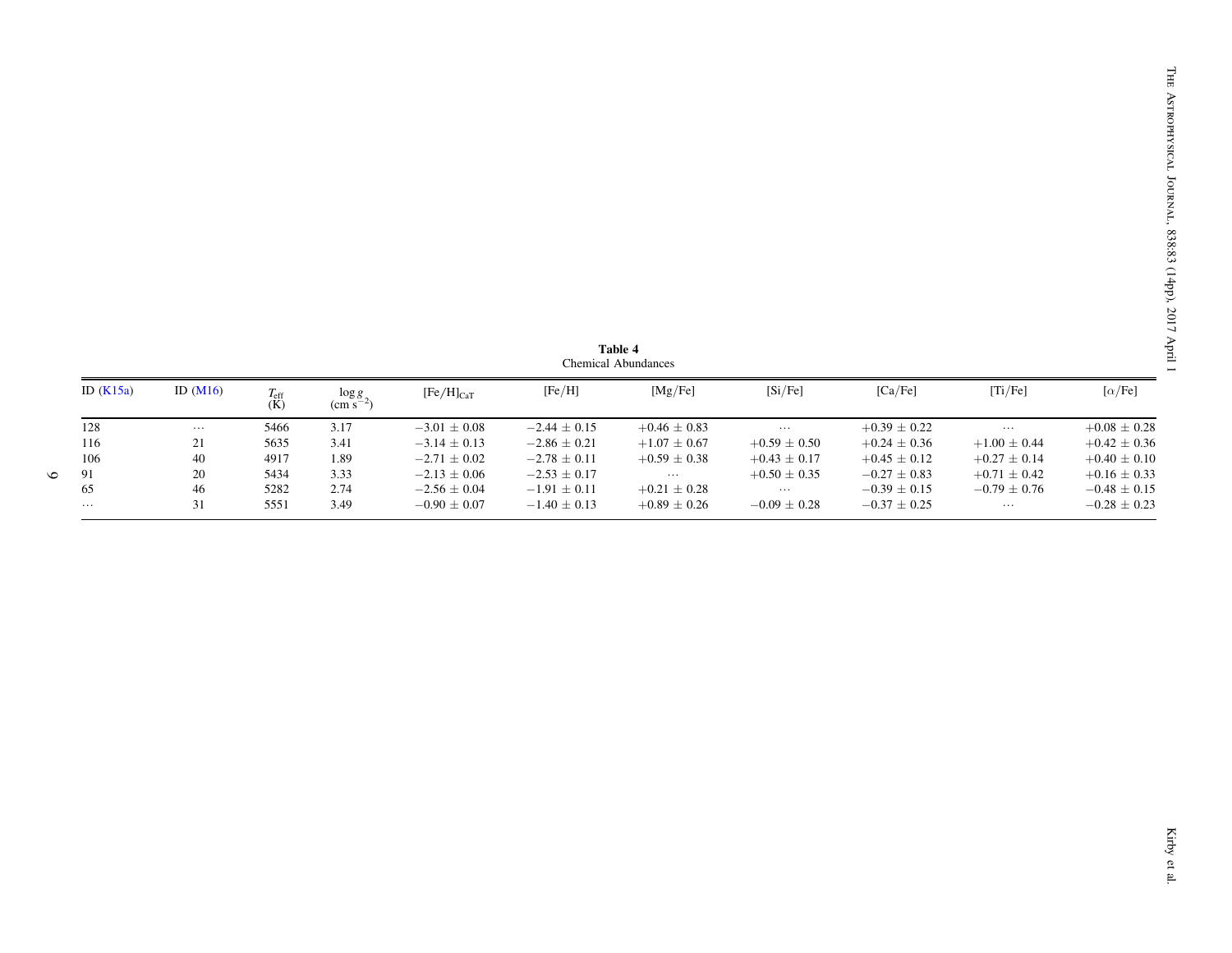<span id="page-9-0"></span>hypothesis, the synthesis value of [Ca/H] agrees well with  $[Fe/H]_{CAT}$ .

Figure  $7(a)$  $7(a)$  shows the mass-metallicity relation for MW dwarf satellite galaxies (Kirby et al. [2013b](#page-12-0), [2015c](#page-12-0)). The mean metallicity of Tri II lies above other UFDs of similar stellar mass. Equivalently, it could be said that Tri II is less massive than dwarf galaxies of similar metallicity. Interpreted in that way, it is easy to see how Tri II could have been tidally stripped by the MW. If the galaxy was originally more massive and it obeyed the mass–metallicity relation, like nearly every other satellite galaxy, then tidal stripping would remove mass but leave the mean metallicity nearly untouched. Thus, stripping corresponds to a leftward move in Figure  $7(a)$  $7(a)$ . Segue 2 is another galaxy that appears to have been tidally stripped (Kirby et al. [2013a](#page-12-0)). Like Tri II, Segue 2 has an unresolved velocity dispersion, and its stellar mass is lower than most other galaxies of similar metallicity.

We computed the metallicity dispersion in the same manner as the velocity dispersion. We computed the likelihood (Equation  $(2)$  of Kirby et al.  $2015c$ ) that a mean metallicity and metallicity dispersion were consistent with our six measurements of [Fe/H] and their errors. We used an MCMC with  $10<sup>7</sup>$  links to optimize the likelihood and hence to estimate  $\sigma$ ([Fe/H]) =  $0.53_{-0.12}^{+0.38}$ . The bottom panel of Figure [6](#page-6-0) shows the probability distribution, which is a histogram of the accepted MCMC trials.

The metallicity dispersion is largely driven by star 31 and star 46, the binary. If both are excluded, then the dispersion is only marginally resolved, as shown by the cyan probability distribution in Figure [6](#page-6-0). An unresolved metallicity dispersion combined with an unresolved velocity dispersion would jeopardize Tri II's classification as a galaxy because a dispersion in at least one of those quantities is required to show that the stellar system has dark matter (Willman & Strader [2012](#page-13-0)).

Star 31 shows no apparent reason to suspect a spurious metallicity measurement. Star 31's metallicity measured from the coadded spectrum,  $[Fe/H] = -1.40 \pm 0.13$ , agrees with the [Fe/H] measurements from the individual spectra:  $-1.29 \pm 0.20$ ,  $-1.41 \pm 0.15$ , and  $-1.42 \pm 0.16$ . Thus, there is no apparent problem in any individual spectrum that might lead to an anomalous measurement of metallicity. The only questionable aspect of star 31 is its membership (due to its distance from the center of the galaxy, its high metallicity, and its  $1.6\sigma$  deviation from the mean velocity).

Star 46 deserves some scrutiny for its unusually low  $[\alpha/\text{Fe}] = -0.48 \pm 0.15$ . This value, measured from the coadded spectrum, agrees with the weighted mean of the individual spectra:  $\left[\alpha/\text{Fe}\right] = -0.51 \pm 0.27$ . The metallicity from the coadded spectrum,  $[Fe/H] = -1.91 \pm 0.11$ , also agrees with the weighted mean:  $[Fe/H] = -1.90 \pm 0.09$ . The spectrum could be contaminated by the binary companion, but if the companion truly is an M dwarf (Section [3.3](#page-3-0)), then it is unlikely that the faint companion would affect the spectrum of the binary system in any measurable way.

[V17](#page-13-0) measured chemical abundances of star 46 from a low- $S/N$ , high-resolution spectrum. They measured  $[Fe/H] =$  $-2.5 \pm 0.2$ , which is inconsistent with our measurement of  $[Fe/H] = -1.91 \pm 0.11$ . One possible reason for the discrepancy is that we used ATLAS9 model atmospheres computed with an  $\left[\alpha/\text{Fe}\right]$  ratio consistent with the value measured from the spectrum (Kirby et al. [2010](#page-12-0); Kirby [2011](#page-12-0)), whereas [V17](#page-13-0) used



Figure 8. Trend of  $\left[\alpha/\text{Fe}\right]$  with metallicity in Tri II (magenta) compared to the larger dwarf galaxy Sculptor (gray; Kirby et al. [2009](#page-12-0)). The point sizes for Sculptor are inversely proportional to measurement uncertainty.

spherical MARCS model atmospheres (Gustafsson et al. [2008](#page-12-0)) with solar-scaled abundances. They also measured low  $[\alpha/Fe]$  $(Mg/Fe] = -0.7 \pm 0.3$  and  $[Ca/Fe] = -0.2 \pm 0.3$ ). If confirmed, these abundances would establish a dispersion in chemical abundance in Tri II, but it would not necessarily indicate selfenrichment by supernovae. Variations in light element abundances, especially Mg, are well known in globular clusters (e.g., Gratton et al. [2004](#page-12-0)). Hence, if our measurement of [Fe/H] for star 46 is erroneous and star 31 is a non-member, then Tri II could very well be a globular cluster.

Figure 8 shows the evolution of  $\alpha$ /Fe] with increasing [Fe/H]. The decrease of [ $\alpha$ /Fe] is consistent with chemical evolution dominated by Type Ia supernovae (SNe Ia) at late times. SNe Ia produce a great deal of iron and very little  $\alpha$ elements, thereby depressing  $[\alpha/Fe]$  as [Fe/H] increases. The decline in  $\left[\alpha/\text{Fe}\right]$  in Tri II is even more severe than in Sculptor, a larger dSph (gray points in Figure 8). The low  $\lceil \alpha / \text{Fe} \rceil$  ratios of stars 31 and 46 indicate that the galaxy's late-time chemical evolution was dominated by SNe Ia. Predictions of the nucleosynthetic yield of SNe II (e.g., Woosley & Weaver [1995;](#page-13-0) Nomoto et al. [2006](#page-13-0)) have significantly larger  $\lceil \alpha/\text{Fe} \rceil$ . The steep decline of  $\left[\alpha/\text{Fe}\right]$  in Tri II is similar to other UFDs (Vargas et al. [2013](#page-13-0)). The low [ $\alpha$ /Fe] ratio of star 46 is only slightly lower than stars of similar metallicity in the Hercules UFD. However, it is worth repeating that these conclusions hinge on either the accuracy of our measurement of [Fe/H] for star 46 or the membership of star 31.

#### 5. Detailed Abundances of One Star

We measured detailed abundances from our HIRES spectrum of star 40 using standard high-resolution abundance analysis techniques. First, we adopted the atomic line list of Kirby & Cohen ([2012](#page-12-0)). The list is described in detail by Cohen et al. ([2003](#page-12-0)). Second, we fit Voigt profiles to all of the absorption lines in the list that were identifiable. We used local measurements of the spectral continuum within 10 line widths of the line centers. We fit  $2\sigma$  upper limits for undetected lines. We found the upper limit first by calculating  $\chi^2_{\text{flat}}$  for a flat spectrum. The limit was established as the Voigt profile with  $\chi^2 = \chi^2_{\text{flat}} + 4$ . Table [5](#page-10-0) gives the equivalent widths (EWs) of the Voigt profiles along with the abundance determined for each line. For species without line detections, we present the upper limit only on the line that yields the most stringent abundance limit.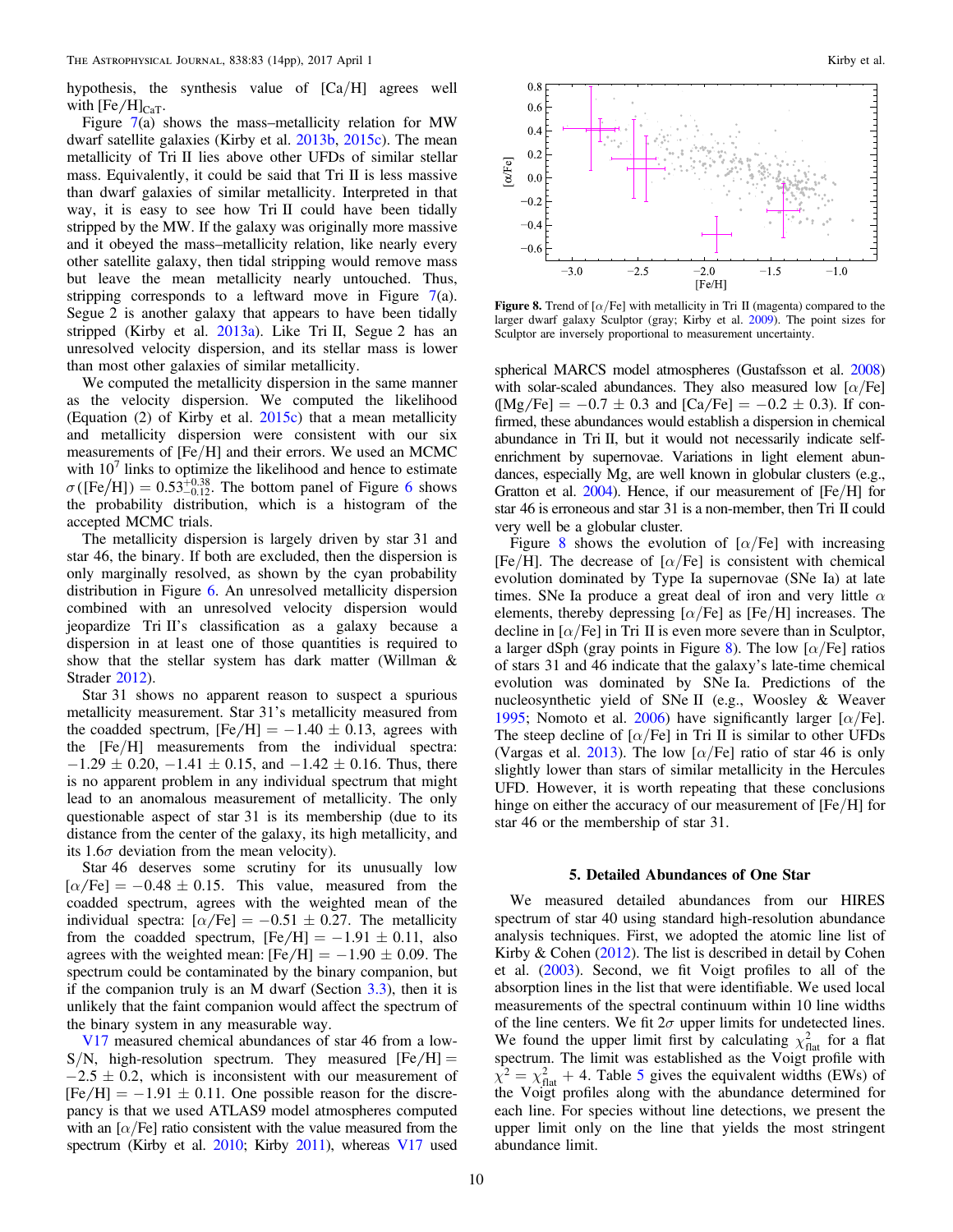Table 5 Line List with Equivalent Widths

<span id="page-10-0"></span>

| <b>Species</b>  | Wavelength<br>(A) | EP<br>(eV) | $\log gf$ | EW<br>$(m\AA)$ | $\epsilon$ |
|-----------------|-------------------|------------|-----------|----------------|------------|
| Li I            | 6707.760          | 0.000      | $-0.002$  | <7.6           | < 0.65     |
| OΤ              | 6300.304          | 0.000      | $-9.780$  | <4.2           | <6.77      |
| Na I            | 5889.950          | 0.000      | $+0.108$  | 96.0           | 2.40       |
| Na I            | 5895.924          | 0.000      | $-0.194$  | 89.5           | 2.62       |
| Mg <sub>I</sub> | 4057.505          | 4.350      | $-0.900$  | 21.8           | 4.96       |
| Mg <sub>I</sub> | 4702.991          | 4.350      | $-0.440$  | 46.1           | 4.88       |
| Mg <sub>I</sub> | 5172.684          | 2.710      | $-0.393$  | 193.3          | 4.97       |
| Mg <sub>I</sub> | 5183.604          | 2.720      | $-0.167$  | 204.3          | 4.87       |
| Mg <sub>I</sub> | 5528.405          | 4.350      | $-0.498$  | 48.9           | 4.93       |
| Al $I$          | 3961.520          | 0.010      | $-0.340$  | 135.1          | 3.53       |
| .               | .                 | .          | .         | .              | .          |

Note. Wavelengths are in air.

Next, we used MOOG to compute abundances with an ATLAS9 model atmosphere (Kurucz [1993](#page-12-0); Castelli & Kurucz [2004](#page-12-0)). Kirby ([2011](#page-12-0)) constructed a grid of ATLAS9 model atmospheres with a fine spacing in  $\lbrack \alpha/\text{Fe} \rbrack$ . We used a model that was interpolated from within that grid. We found *T*eff, surface gravity, and microturbulence by minimizing the slope of abundance versus excitation potential, minimizing the difference in abundance between Fe I and Fe II, and minimizing the slope of abundance versus reduced width  $(EW/\lambda)$ . This method is known to produce temperatures and surface gravities that are too low (e.g., Thévenin and Idiart [1999](#page-13-0)). Hence, we used the empirical temperature correction derived by Frebel et al. ([2013](#page-12-0)). This correction raises the temperature computed by the above method. We then remeasured surface gravity and microturbulence by minimizing  $|\epsilon$  (Fe I)– $\epsilon$  (Fe II )| and the slope of abundance versus reduced width. Figure 9 shows the excitation potential and reduced width trends. The latter is consistent with zero. The difference in iron abundance from Fe I and Fe II lines is also zero. The abundance does depend on excitation potential because we applied the Frebel et al. ([2013](#page-12-0)) correction to the temperature. Table 6 gives the abundances from the final iteration of MOOG, referenced to the solar abundances of Asplund et al. ([2009](#page-12-0)).

The stellar parameters measured from HIRES are  $T_{\text{eff}} = 4816 \text{ K}$ ,  $\log g = 1.64$ , microturbulence  $\xi = 2.51$ km s<sup>-1</sup>, [Fe/H] = -2.92, and  $[\alpha/Fe]$  = +0.25. The temperature we measured from the DEIMOS spectrum is 101 K higher, and the surface gravity is 0.25 dex higher (see Table [4](#page-8-0)). The higher temperature led us to measure a metallicity 0.14 dex higher in the DEIMOS spectrum compared to the HIRES spectrum. The individual  $\left[\alpha/\text{Fe}\right]$  ratios are consistent to within the errors.

The abundances of Na, Al, and K have been modified to account for non-local thermodynamic equilibrium (NLTE) corrections. The corrections for the two Na D lines are −0.05 dex (Lind et al. [2011](#page-13-0)). For Al I  $\lambda$ 3962, we interpolated Andrievsky et al.'s ([2008](#page-12-0)) corrections in  $T_{\text{eff}}$  to find  $+0.51$  dex. We estimated the NLTE correction for K I  $\lambda$ 7699 as −0.21 dex based on stars of very similar stellar parameters from Andrievsky et al. ([2010](#page-12-0)). However, Andrievsky et al. caution that the NLTE correction for potassium should be computed individually for each star's stellar parameters and potassium EW. For example, an extrapolation in metallicity of Ivanova &



(This table is available in its entirety in machine-readable form.) **Figure 9.** Abundances derived from Fe I lines vs. (a) their excitation potentials (TW/). The solid lines and the and (b) the logarithms of their reduced widths  $(EW/\lambda)$ . The solid lines and the figure annotations show the best-fit linear slopes. The excitation balance is not perfect because we applied an empirical correction to the spectroscopic temperature (Frebel et al. [2013](#page-12-0)).

Table 6 Abundances in Tri II 40

|                   | Abundances in The H 40  |            |          |           |          |  |  |  |  |
|-------------------|-------------------------|------------|----------|-----------|----------|--|--|--|--|
| Element           | $\boldsymbol{N}$        | $\epsilon$ | [X/H]    | [X/Fe]    | $\sigma$ |  |  |  |  |
| Li I              | $\mathbf{1}$            | < 0.65     | $<-0.40$ | $< +2.53$ | .        |  |  |  |  |
| C <sub>I</sub>    | $\text{synth}^\text{a}$ | 5.42       | $-3.01$  | $-0.09$   | 0.15     |  |  |  |  |
| O <sub>I</sub>    | 1                       | < 6.77     | $<-1.92$ | $< +1.00$ | .        |  |  |  |  |
| Na I <sup>b</sup> | $\overline{c}$          | 2.51       | $-3.73$  | $-0.81$   | 0.15     |  |  |  |  |
| Mg I              | 5                       | 4.92       | $-2.68$  | $+0.24$   | 0.05     |  |  |  |  |
| Al $I^b$          | $\mathbf{1}$            | 3.53       | $-2.92$  | 0.00      | .        |  |  |  |  |
| Si I              | $\mathbf{1}$            | < 5.35     | $<-2.16$ | $< +0.76$ | .        |  |  |  |  |
| $K I^b$           | $\mathbf{1}$            | 2.98       | $-2.05$  | $+0.88$   | .        |  |  |  |  |
| Ca I              | 16                      | 3.82       | $-2.52$  | $+0.40$   | 0.20     |  |  |  |  |
| Sc II             | 5                       | 0.53       | $-2.62$  | $+0.30$   | 0.09     |  |  |  |  |
| Ti I              | 8                       | 2.20       | $-2.75$  | $+0.17$   | 0.14     |  |  |  |  |
| Ti II             | 16                      | 2.17       | $-2.78$  | $+0.14$   | 0.16     |  |  |  |  |
| V <sub>I</sub>    | $\mathbf{1}$            | 1.03       | $-2.90$  | $+0.02$   | .        |  |  |  |  |
| Cr <sub>I</sub>   | 7                       | 2.27       | $-3.37$  | $-0.45$   | 0.30     |  |  |  |  |
| Mn I              | $\overline{4}$          | 2.07       | $-3.36$  | $-0.44$   | 0.25     |  |  |  |  |
| Fe I              | 70                      | 4.58       | $-2.92$  | .         | 0.21     |  |  |  |  |
| Fe II             | 13                      | 4.58       | $-2.92$  | .         | 0.21     |  |  |  |  |
| Co I              | $\mathbf{1}$            | 2.19       | $-2.79$  | $+0.13$   | .        |  |  |  |  |
| Ni I              | $\overline{4}$          | 3.82       | $-2.40$  | $+0.53$   | 0.30     |  |  |  |  |
| Zn I              | $\mathbf{1}$            | 2.04       | $-2.52$  | $+0.40$   | $\cdots$ |  |  |  |  |
| Sr <sub>II</sub>  | $\overline{2}$          | $-1.56$    | $-4.43$  | $-1.51$   | 0.32     |  |  |  |  |
| YП                | $\mathbf{1}$            | $<-1.47$   | $<-3.68$ | $<-0.76$  | .        |  |  |  |  |
| Ва п              | $\mathbf{1}$            | $-3.11$    | $-5.29$  | $-2.37$   | .        |  |  |  |  |
| La II             | $\mathbf{1}$            | $<-1.79$   | $<-2.89$ | $< +0.03$ |          |  |  |  |  |
| Ce II             | $\mathbf{1}$            | $<-1.12$   | $<-2.70$ | $< +0.22$ |          |  |  |  |  |
| Nd II             | $\mathbf{1}$            | $<-1.25$   | $<-2.67$ | $< +0.25$ |          |  |  |  |  |
| Eu II             | $\mathbf{1}$            | $<-2.38$   | $<-2.90$ | $< +0.02$ |          |  |  |  |  |
| Dy II             | $\mathbf{1}$            | < 0.17     | $<-0.93$ | $< +1.99$ | .        |  |  |  |  |
|                   |                         |            |          |           |          |  |  |  |  |

Notes.

<sup>a</sup> Measured by spectral synthesis.

<sup>b</sup> NLTE corrections applied to these species.

Shimanskii's ([2000](#page-12-0)) tabular NLTE corrections suggests that the correction should be −0.49 dex. Weaker lines will be less affected by NLTE corrections. The K I  $\lambda$ 7699 in star 40 is rather strong for its temperature and metallicity. Thus, the true correction could be stronger than what we have applied.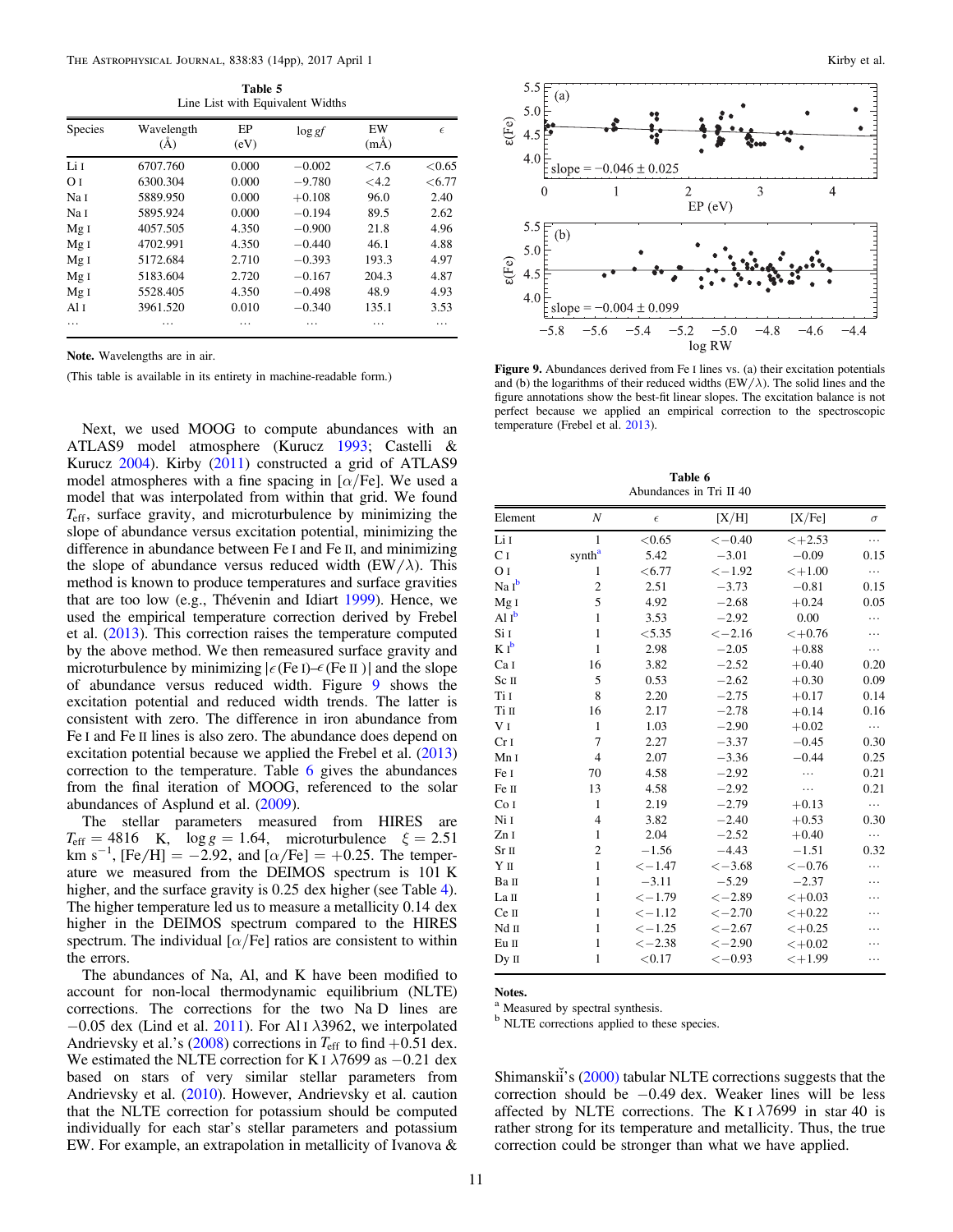<span id="page-11-0"></span>

Figure 10. Small region of the Keck/HIRES spectrum, showing the main part of the G band of the CH molecule. The magenta line shows the best-fit synthesis, and the cyan lines show the synthesis corresponding to changing the carbon abundance by our quoted error of  $\pm 0.15$  dex.

We measured carbon by synthesis of the Fraunhofer G band due to the CH molecule. We adopted the line list of Jorgensen et al. ([1996](#page-12-0)). We fit the spectrum in the region of the G band by varying the carbon abundance to minimize  $\chi^2$ . Then, following Kirby  $\&$  Cohen ([2012](#page-12-0)), we refined the continuum determination by computing the residual between the observed spectrum and the synthesis, fitting a polynomial to it, and then dividing the observed spectrum by that polynomial. We repeated the  $\chi^2$ minimization and continuum refinement until the carbon abundance did not change between successive iterations. Figure 10 shows the best-fitting spectrum along with spectra with the carbon abundance altered by  $\pm 0.15$  dex, which is the measurement uncertainty that we quote. Table [6](#page-10-0) gives the carbon abundance that we measured.

Our high-resolution spectroscopic results for star 40 agree well with those of [V17](#page-13-0). We determined  $T_{\text{eff}}$  to be 16 K higher, log *g* to be 0.16 dex lower, and  $\xi$  to be 0.19 km s<sup>-1</sup> lower than [V17.](#page-13-0) [V17](#page-13-0) determined  $T_{\text{eff}}$  with the infrared flux method, whereas we used excitation balance coupled with Frebel et al's ([2013](#page-12-0)) empirical temperature correction. The close agreement of our results supports the validity of the empirical correction. The metallicity agrees to within 0.05 dex. Most other abundances agree within the error bars with two exceptions. First, [V17](#page-13-0) measured an upper limit for carbon as  $\epsilon$  (C) < 4.7, whereas we measured  $\epsilon$  (C) = 5.42  $\pm$  0.15. The difference arises from the spectral features used to measure carbon. We used the G band at 4300  $\AA$ , but [V17](#page-13-0) did not have access to that region of the spectrum. Hence, they used weaker CH features. Figure 10 shows that our detection of carbon is clear. Second, [V17](#page-13-0) measured  $\epsilon$  (Ti) = 2.67  $\pm$  0.17, whereas we measured  $\epsilon$  (Ti) = 2.18  $\pm$  0.16. Our line list for Ti does not overlap with [V17](#page-13-0) at all. We do not have an explanation for the discrepancy, but we note that our Ti abundances from 24 independent lines have an interquartile range of 0.19 dex and a standard deviation of 0.16 dex. Also, the difference between the average abundance from Ti I and Ti II lines is only 0.03 dex.

Star 40 exhibits the hallmark of detailed abundances in a UFD: an extreme deficiency of neutron-capture elements. Our measurement of  $[Ba/Fe] = -2.4$  is lower than that found in globular clusters (e.g., Ivans et al. [1999;](#page-12-0) Sneden et al. [2000a,](#page-13-0) [2000b;](#page-13-0) Cohen [2011](#page-12-0)) or in the MW halo (Gratton & Sneden [1994;](#page-12-0) Fulbright [2000;](#page-12-0) Cohen et al. [2004,](#page-12-0) [2008](#page-12-0)). Our

measurement of  $[Sr/Fe] = -1.5$  is also very low. Highresolution spectroscopy of most UFD stars shows severe deficiencies in Ba and other neutron-capture elements (e.g., Frebel et al. [2010a](#page-12-0), [2010b](#page-12-0), [2014](#page-12-0); Koch et al. [2013](#page-12-0); Ji et al. [2016b,](#page-12-0) [2016d](#page-12-0)). One major exception is the UFD Reticulum II, in which most stars have highly super-solar  $[n/Fe]$  ratios (Ji et al. [2016a](#page-12-0), [2016c](#page-12-0)). One explanation for this neutron-capture enhancement is that Reticulum II experienced a rare event, such as a merger between two neutron stars or a neutron star and a black hole, that produced a great deal of rprocess material (Freiburghaus et al. [1999](#page-12-0); Nishimura et al. [2016](#page-13-0)). Star 40 in Tri II has not been affected by such an event. Instead, Tri II seems to have lacked a strong source of the rprocess, similar to most other UFDs.

The abundances of most other elements in star 40 are also typical for dwarf galaxies. The star is enhanced in  $\alpha$  elements, consistent with enrichment by one or more core collapse supernovae. Lithium is not detected. Lithium deficiency is expected in giants because they have undergone the first dredge-up, which mixes lithium-depleted material from the interior of the star to the surface (e.g., Pilachowski et al. [1993](#page-13-0); Ryan & Deliyannis [1995;](#page-13-0) Kirby et al. [2016](#page-12-0)). The carbon abundance is sub-solar, which is also expected for a red giant above the luminosity function bump in the RGB. Our measurement of  $[C/Fe]$  in star 40 is consistent with  $[C/Fe]$ for red giants of similar luminosity in classical dSphs (Kirby et al. [2015b](#page-12-0)).

V<sub>17</sub> pointed out that the potassium abundance seems to be enhanced in star 40. This is especially noteworthy because some globular clusters exhibit an anti-correlation between Mg and K abundances. The K-enhanced population in NGC 2419 shows  $[K/Fe] > +1$  (Cohen et al. [2011;](#page-12-0) Cohen & Kirby [2012](#page-12-0); Mucciarelli et al. [2012](#page-13-0)). NGC 2808 contains a sub-population with a much milder K enrichment ( $[K/Fe] \sim +0.3$ , Mucciarelli et al. [2015](#page-13-0)), slightly larger than the average value for metalpoor halo stars (e.g., Cayrel et al. [2004](#page-12-0)). Prior to the discovery of K enhancement in NGC 2419, it was thought that K was constant within every globular cluster and at most mildly enhanced compared to the Sun (Takeda et al. [2009](#page-13-0)). We refer the reader to  $V17$  for further discussion of K in star 40, but we note that the finding of a large potassium abundance depends on the NLTE correction. [V17](#page-13-0) applied the same correction as we did. Ideally, the correction would be computed by a full NLTE calculation for this star, as pointed out by Andrievsky et al. ([2010](#page-12-0)).

# 6. Discussion

Willman & Strader  $(2012)$  $(2012)$  $(2012)$  proposed that a galaxy be defined as a stellar system that contains dark matter. One diagnostic of this criterion is the observation of a velocity dispersion or rotation velocity larger than can be explained by the baryonic mass of the galaxy. Alternatively, a galaxy can be identified by circumstantial evidence for dark matter, such as the ability to retain supernova ejecta despite a stellar mass that is too small to prevent the complete escape of such ejecta. Stellar systems that do not pass these tests should instead be described as star clusters. [K15a](#page-12-0) and [M16](#page-13-0) identified Tri II as a galaxy because they both measured a velocity dispersion significantly in excess of what the stars alone would permit.

We have obtained new medium- and high-resolution spectroscopy of stars in Tri II. We updated our estimate of the stellar velocity dispersion by identifying a binary star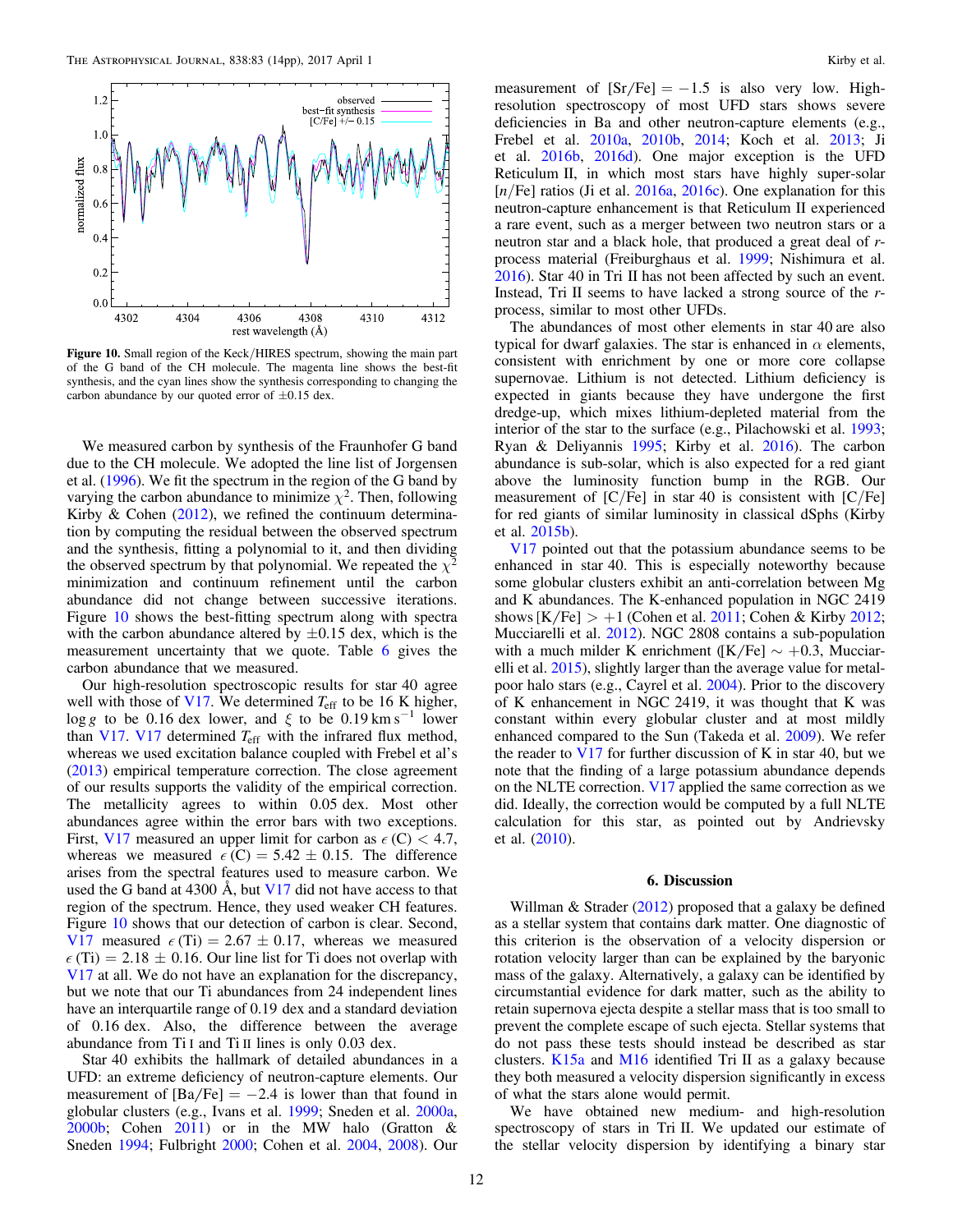<span id="page-12-0"></span>among the original samples and by revising [M16](#page-13-0)'s measurements of individual stellar velocities. The velocities of all but one of the 13 member stars are consistent with a single radial velocity within their  $1\sigma$  error bars, and the other star is consistent at  $1.6\sigma$ . In other words, we cannot resolve the velocity dispersion of Tri II. Instead, we give upper limits:  $\sigma_v$  < 3.4 km s<sup>-1</sup> (90% C.L.) and  $\sigma_v$  < 4.2 km s<sup>-1</sup> (95% C.L.). This revision to the velocity dispersion removes the most direct evidence for dark matter in Tri II.

The bulk properties of Tri II's stellar population are not particularly helpful in identifying the system as a star cluster or a galaxy. The half-light radius and absolute luminosity are more consistent with galaxies than star clusters, but the two populations overlap significantly in this space at the low luminosities of a system like Tri II (Drlica-Wagner et al. 2015b; Laevens et al. 2015). Figure [7](#page-7-0) shows Tri II's properties derived from the medium-resolution spectroscopy presented in this article. The galaxy lies above the mass–metallicity relation defined by Local Group dwarf galaxies. Both globular clusters and tidally stripped dwarf galaxies occupy this region of the mass–metallicity diagram. The upper limits on the kinematic properties of Tri II are consistent with dwarf galaxies, but they are also consistent with globular clusters, which have low M/Ls, like stellar populations free of dark matter.

We measured individual metallicities and  $\lceil \alpha/\text{Fe} \rceil$  ratios for six stars from medium-resolution spectroscopy. We detected a metallicity dispersion at high significance. However, this conclusion depends on one star, which happens to be the star in a binary system, or another star, which is arguably a nonmember for its large metallicity and large radial displacement from the galaxy center. The detailed abundances of the binary star are unusual. When we fit all available Mg, Si, Ca, and Ti absorption lines in the DEIMOS spectrum simultaneously, we measured  $\lceil \alpha/\text{Fe} \rceil = -0.48 \pm 0.15$ , which is low for a star with  $[Fe/H] = -1.91 \pm 0.11$ . However, our measurement of the Mg abundance by itself is somewhat larger:  $[Mg/Fe] = +0.21 \pm 0.28$ . Frustratingly, [V17](#page-13-0) measured significantly different abundances of this star from a highresolution but low-S/N spectrum:  $[Fe/H] = -2.5 \pm 0.2$  and  $[Mg/Fe] = -0.7 \pm 0.3$ . The conflicting results do not lend confidence to the abundance measurements of this star. However, the detection of a metallicity dispersion is secure either if star 46 has  $[Fe/H] = -1.9$  or if star 31 is a member.

Our high-resolution spectrum of the brightest known member star in Tri II shows exceptionally low abundances of Sr and Ba. Deficiencies in neutron-capture elements are the hallmark signature of detailed abundances in UFDs. Star clusters show [Sr/Fe] and [Ba/Fe] ratios close to solar, and MW halo stars with  $[n/Fe] \lesssim -2$  are extremely rare. The abundances in star 40 in Tri II are  $[Sr/Fe] = -1.5$  and  $[Ba/Fe] = -2.4$ . Thus, the deficiency in neutron-capture elements in this single star may very well be the strongest evidence in favor of classifying Tri II as a UFD rather than a star cluster.

We thank D. Stern, S. Hemmati, and D. Masters for observing the TriIIc slitmask.

We are grateful to the many people who have worked to make the Keck Telescope and its instruments a reality and to operate and maintain the Keck Observatory. The authors wish to extend special thanks to those of Hawaiian ancestry on whose sacred mountain we are privileged to be guests. Without

their generous hospitality, none of the observations presented herein would have been possible.

Facility: Keck:II (DEIMOS).

#### References

- Andrievsky, S. M., Spite, M., Korotin, S. A., et al. 2008, [A&A](https://doi.org/10.1051/0004-6361:20078837), [481, 481](http://adsabs.harvard.edu/abs/2008A&A...481..481A)
- Andrievsky, S. M., Spite, M., Korotin, S. A., et al. 2010, [A&A](https://doi.org/10.1051/0004-6361/200913223), [509, A88](http://adsabs.harvard.edu/abs/2010A&A...509A..88A)
- Asplund, M., Grevesse, N., Sauval, A. J., & Scott, P. 2009, [ARA&A](https://doi.org/10.1146/annurev.astro.46.060407.145222), [47, 481](http://adsabs.harvard.edu/abs/2009ARA&A..47..481A)
- Castelli, F., & Kurucz, R. L. 2004, arXiv:astro-ph/[0405087](http://arxiv.org/abs/astro-ph/0405087)
- Cayrel, R., Depagne, E., Spite, M., et al. 2004, [A&A](https://doi.org/10.1051/0004-6361:20034074), [416, 1117](http://adsabs.harvard.edu/abs/2004A&A...416.1117C) Chambers, K. C., Magnier, E. A., Metcalfe, N., et al. 2016, arXiv[:1612.05560](http://arxiv.org/abs/1612.05560)
- Cohen, J. G. 2011, [ApJL,](https://doi.org/10.1088/2041-8205/740/2/L38) [740, L38](http://adsabs.harvard.edu/abs/2011ApJ...740L..38C)
- Cohen, J. G., Christlieb, N., McWilliam, A., et al. 2004, [ApJ,](https://doi.org/10.1086/422576) [612, 1107](http://adsabs.harvard.edu/abs/2004ApJ...612.1107C)
- Cohen, J. G., Christlieb, N., McWilliam, A., et al. 2008, [ApJ,](https://doi.org/10.1086/523638) [672, 320](http://adsabs.harvard.edu/abs/2008ApJ...672..320C)
- Cohen, J. G., Christlieb, N., Qian, Y.-Z., & Wasserburg, G. J. 2003, [ApJ](https://doi.org/10.1086/374269)[,](http://adsabs.harvard.edu/abs/2003ApJ...588.1082C) [588, 1082](http://adsabs.harvard.edu/abs/2003ApJ...588.1082C)
- Cohen, J. G., Huang, W., & Kirby, E. N. 2011, [ApJ](https://doi.org/10.1088/0004-637X/740/2/60), [740, 60](http://adsabs.harvard.edu/abs/2011ApJ...740...60C)
- Cohen, J. G., & Kirby, E. N. 2012, [ApJ](https://doi.org/10.1088/0004-637X/760/1/86), [760, 86](http://adsabs.harvard.edu/abs/2012ApJ...760...86C)
- Cooper, M. C., Newman, J. A., Davis, M., Finkbeiner, D. P., & Gerke, B. F. 2012, Spec2d: DEEP2 DEIMOS Spectral Pipeline, Astrophysics Source Code Library, ascl:[1203.003](http://www.ascl.net/1203.003)
- Dekel, A., & Woo, J. 2003, [MNRAS](https://doi.org/10.1046/j.1365-8711.2003.06923.x), [344, 1131](http://adsabs.harvard.edu/abs/2003MNRAS.344.1131D)
- Demarque, P., Woo, J.-H., Kim, Y.-C., & Yi, S. K. 2004, [ApJS](https://doi.org/10.1086/424966), [155, 667](http://adsabs.harvard.edu/abs/2004ApJS..155..667D)
- Drlica-Wagner, A., Albert, A., Bechtol, K., et al. 2015a, [ApJL](https://doi.org/10.1088/2041-8205/809/1/L4), [809, L4](http://adsabs.harvard.edu/abs/2015ApJ...809L...4D)
- Drlica-Wagner, A., Bechtol, K., Rykoff, E. S., et al. 2015b, [ApJ](https://doi.org/10.1088/0004-637X/813/2/109), [813, 109](http://adsabs.harvard.edu/abs/2015ApJ...813..109D)
- Duchêne, G., & Kraus, A. 2013, [ARA&A,](https://doi.org/10.1146/annurev-astro-081710-102602) [51, 269](http://adsabs.harvard.edu/abs/2013ARA&A..51..269D)
- Faber, S. M., & Lin, D. N. C. 1983, [ApJL,](https://doi.org/10.1086/183970) [266, L17](http://adsabs.harvard.edu/abs/1983ApJ...266L..17F)
- Faber, S. M., Phillips, A. C., Kibrick, R. I., et al. 2003, [Proc. SPIE](https://doi.org/10.1117/12.460346)[,](http://adsabs.harvard.edu/abs/2003SPIE.4841.1657F) [4841, 1657](http://adsabs.harvard.edu/abs/2003SPIE.4841.1657F)
- Flewelling, H. A., Magnier, E. A., Chambers, K. C., et al. 2016, arXiv:[1612.](http://arxiv.org/abs/1612.05243) [05243](http://arxiv.org/abs/1612.05243)
- Frebel, A., Casey, A. R., Jacobson, H. R., & Yu, Q. 2013, [ApJ](https://doi.org/10.1088/0004-637X/769/1/57), [769, 57](http://adsabs.harvard.edu/abs/2013ApJ...769...57F)
- Frebel, A., Kirby, E. N., & Simon, J. D. 2010a, [Natur](https://doi.org/10.1038/nature08772), [464, 72](http://adsabs.harvard.edu/abs/2010Natur.464...72F)
- Frebel, A., Simon, J. D., Geha, M., & Willman, B. 2010b, [ApJ,](https://doi.org/10.1088/0004-637X/708/1/560) [708, 560](http://adsabs.harvard.edu/abs/2010ApJ...708..560F)
- Frebel, A., Simon, J. D., & Kirby, E. N. 2014, [ApJ,](https://doi.org/10.1088/0004-637X/786/1/74) [786, 74](http://adsabs.harvard.edu/abs/2014ApJ...786...74F)
- Freiburghaus, C., Rosswog, S., & Thielemann, F.-K. 1999, [ApJL,](https://doi.org/10.1086/312343) [525, L121](http://adsabs.harvard.edu/abs/1999ApJ...525L.121F) Fulbright, J. P. 2000, [AJ](https://doi.org/10.1086/301548), [120, 1841](http://adsabs.harvard.edu/abs/2000AJ....120.1841F)
- Geha, M., Brown, T. M., Tumlinson, J., et al. 2013, [ApJ,](https://doi.org/10.1088/0004-637X/771/1/29) [771, 29](http://adsabs.harvard.edu/abs/2013ApJ...771...29G)
- Geha, M., Willman, B., Simon, J. D., et al. 2009, [ApJ](https://doi.org/10.1088/0004-637X/692/2/1464), [692, 1464](http://adsabs.harvard.edu/abs/2009ApJ...692.1464G)
- Genina, A., & Fairbairn, M. 2016, [MNRAS,](https://doi.org/10.1093/mnras/stw2284) [463, 3630](http://adsabs.harvard.edu/abs/2016MNRAS.463.3630G)
- Girardi, L., Grebel, E. K., Odenkirchen, M., & Chiosi, C. 2004, [A&A](https://doi.org/10.1051/0004-6361:20040250), [422, 205](http://adsabs.harvard.edu/abs/2004A&A...422..205G)
- Gratton, R., Sneden, C., & Carretta, E. 2004, [ARA&A,](https://doi.org/10.1146/annurev.astro.42.053102.133945) [42, 385](http://adsabs.harvard.edu/abs/2004ARA&A..42..385G)
- Gratton, R. G., & Sneden, C. 1994, A&A, [287, 927](http://adsabs.harvard.edu/abs/1994A&A...287..927G)
- Gustafsson, B., Edvardsson, B., Eriksson, K., et al. 2008, [A&A,](https://doi.org/10.1051/0004-6361:200809724) [486, 951](http://adsabs.harvard.edu/abs/2008A&A...486..951G)
- Ivanova, D. V., & Shimanskiĭ , V. V. 2000, [ARep,](https://doi.org/10.1134/1.163861) [44, 376](http://adsabs.harvard.edu/abs/2000ARep...44..376I)
- Ivans, I. I., Sneden, C., Kraft, R. P., et al. 1999, [AJ](https://doi.org/10.1086/301017), [118, 1273](http://adsabs.harvard.edu/abs/1999AJ....118.1273I)
- Ji, A. P., Frebel, A., Chiti, A., & Simon, J. D. 2016a, [Natur](https://doi.org/10.1038/nature17425), [531, 610](http://adsabs.harvard.edu/abs/2016Natur.531..610J)
- Ji, A. P., Frebel, A., Ezzeddine, R., & Casey, A. R. 2016b, [ApJL](https://doi.org/10.3847/2041-8205/832/1/L3), [832, L3](http://adsabs.harvard.edu/abs/2016ApJ...832L...3J)
- Ji, A. P., Frebel, A., Simon, J. D., & Chiti, A. 2016c, [ApJ](https://doi.org/10.3847/0004-637X/830/2/93), [830, 93](http://adsabs.harvard.edu/abs/2016ApJ...830...93J)
- Ji, A. P., Frebel, A., Simon, J. D., & Geha, M. 2016d, [ApJ,](https://doi.org/10.3847/0004-637X/817/1/41) [817, 41](http://adsabs.harvard.edu/abs/2016ApJ...817...41J)
- Jorgensen, U. G., Larsson, M., Iwamae, A., & Yu, B. 1996, A&A, [315, 204](http://adsabs.harvard.edu/abs/1996A&A...315..204J)
- 
- 
- Kirby, E. N., Boylan-Kolchin, M., Cohen, J. G., et al. 2013a, [ApJ](https://doi.org/10.1088/0004-637X/770/1/16), [770, 16](http://adsabs.harvard.edu/abs/2013ApJ...770...16K)
- Kirby, E. N., & Cohen, J. G. 2012, [AJ,](https://doi.org/10.1088/0004-6256/144/6/168) [144, 168](http://adsabs.harvard.edu/abs/2012AJ....144..168K)
- Kirby, E. N., Cohen, J. G., Guhathakurta, P., et al. 2013b, [ApJ,](https://doi.org/10.1088/0004-637X/779/2/102) [779, 102](http://adsabs.harvard.edu/abs/2013ApJ...779..102K)
- Kirby, E. N., Cohen, J. G., Simon, J. D., & Guhathakurta, P. 2015a, [ApJL](https://doi.org/10.1088/2041-8205/814/1/L7)[,](http://adsabs.harvard.edu/abs/2015ApJ...814L...7K) [814, L7](http://adsabs.harvard.edu/abs/2015ApJ...814L...7K)
- Kirby, E. N., Guhathakurta, P., Bolte, M., Sneden, C., & Geha, M. C. 2009, [ApJ,](https://doi.org/10.1088/0004-637X/705/1/328) [705, 328](http://adsabs.harvard.edu/abs/2009ApJ...705..328K)
- Kirby, E. N., Guhathakurta, P., Simon, J. D., et al. 2010, [ApJS](https://doi.org/10.1088/0067-0049/191/2/352), [191, 352](http://adsabs.harvard.edu/abs/2010ApJS..191..352K)
- Kirby, E. N., Guhathakurta, P., & Sneden, C. 2008, [ApJ,](https://doi.org/10.1086/589627) [682, 1217](http://adsabs.harvard.edu/abs/2008ApJ...682.1217K)
- Kirby, E. N., Guhathakurta, P., Zhang, A. J., et al. 2016, [ApJ,](https://doi.org/10.3847/0004-637X/819/2/135) [819, 135](http://adsabs.harvard.edu/abs/2016ApJ...819..135K)
- Kirby, E. N., Guo, M., Zhang, A. J., et al. 2015b, [ApJ,](https://doi.org/10.1088/0004-637X/801/2/125) [801, 125](http://adsabs.harvard.edu/abs/2015ApJ...801..125K)
- Kirby, E. N., Simon, J. D., & Cohen, J. G. 2015c, [ApJ](https://doi.org/10.1088/0004-637X/810/1/56), [810, 56](http://adsabs.harvard.edu/abs/2015ApJ...810...56K)
- Koch, A., Feltzing, S., Adén, D., & Matteucci, F. 2013, [A&A,](https://doi.org/10.1051/0004-6361/201220742) [554, A5](http://adsabs.harvard.edu/abs/2013A&A...554A...5K)
- Koch, A., Hansen, T., Feltzing, S., & Wilkinson, M. I. 2014, [ApJ](https://doi.org/10.1088/0004-637X/780/1/91), [780, 91](http://adsabs.harvard.edu/abs/2014ApJ...780...91K)
- Koposov, S. E., Casey, A. R., Belokurov, V., et al. 2015, [ApJ,](https://doi.org/10.1088/0004-637X/811/1/62) [811, 62](http://adsabs.harvard.edu/abs/2015ApJ...811...62K)
- Koposov, S. E., Gilmore, G., Walker, M. G., et al. 2011, [ApJ,](https://doi.org/10.1088/0004-637X/736/2/146) [736, 146](http://adsabs.harvard.edu/abs/2011ApJ...736..146K)
- Kurucz, R. 1993, ATLAS9 Stellar Atmosphere Programs and 2 km/s Grid. Kurucz CD-ROM No. 13 (Cambridge, MA: Smithsonian Astrophysical Observatory), [13](http://adsabs.harvard.edu/abs/1993sssp.book.....K)
- Laevens, B. P. M., Martin, N. F., Ibata, R. A., et al. 2015, [ApJL,](https://doi.org/10.1088/2041-8205/802/2/L18) [802, L18](http://adsabs.harvard.edu/abs/2015ApJ...802L..18L) Larson, R. B. 1974, [MNRAS](https://doi.org/10.1093/mnras/169.2.229), [169, 229](http://adsabs.harvard.edu/abs/1974MNRAS.169..229L)
- Kaiser, N., Burgett, W., Chambers, K., et al. 2010, [Proc. SPIE](https://doi.org/10.1117/12.859188), [7733, 0](http://adsabs.harvard.edu/abs/2010SPIE.7733E..0EK)
	- Kirby, E. N. 2011, [PASP](https://doi.org/10.1086/660019), [123, 531](http://adsabs.harvard.edu/abs/2011PASP..123..531K)